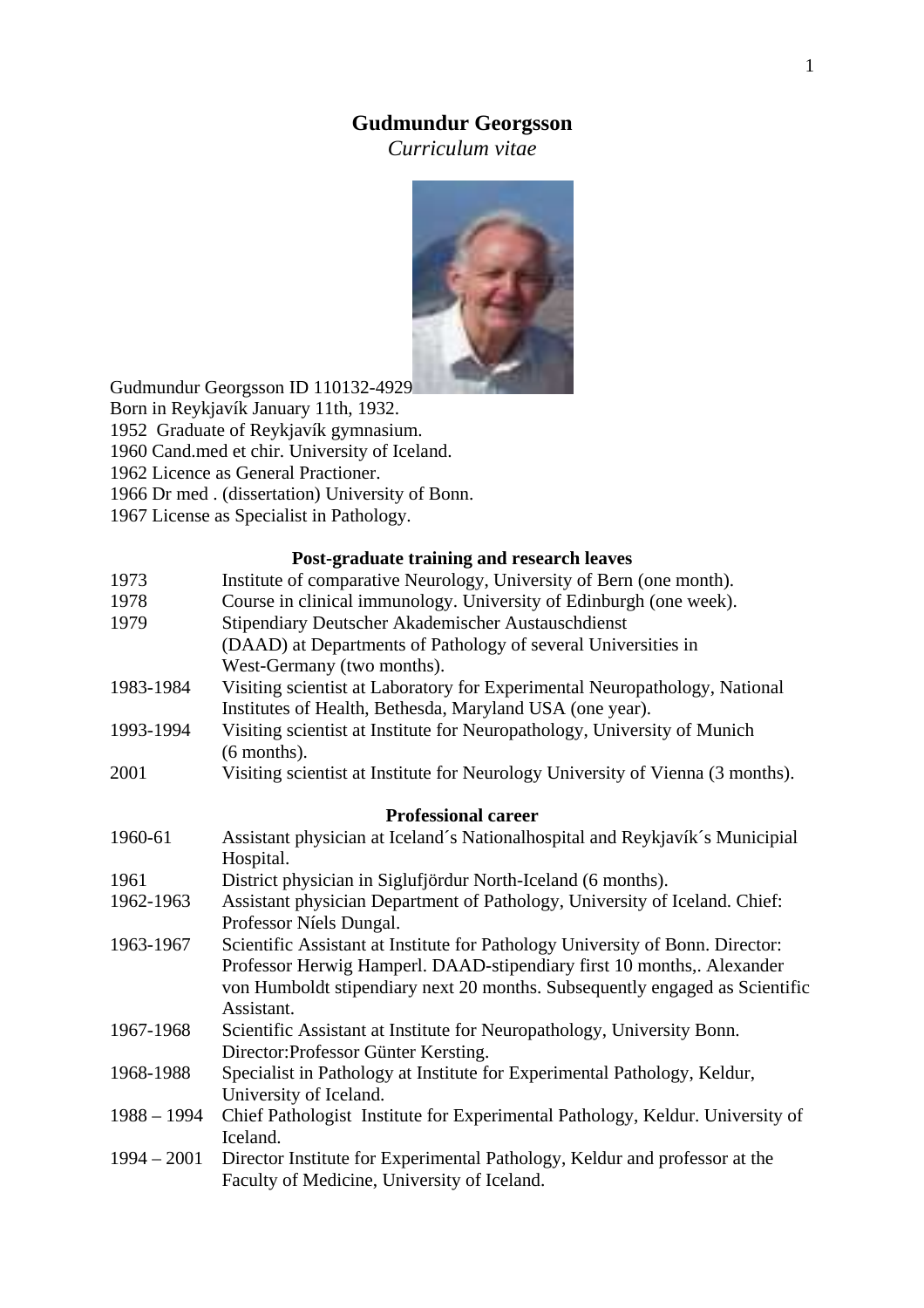#### **Related occupation**

| Teaching: |                                                                               |
|-----------|-------------------------------------------------------------------------------|
| 1962-1963 | Assistant lecturer in Histopathology, Faculty of Medicine, University of      |
|           | Iceland.                                                                      |
| 1963-1967 | Assistant lecturer in Macroscopic and Microscopic pathology ; University      |
|           | Bonn.                                                                         |
| 1969-1974 | Lectured in Cell Biology and Histology Faculty of medicine, University of     |
|           | Iceland.                                                                      |
| 1971-1979 | Lectured in Histology, Faculty of Biology University of Iceland.              |
| 1977-1987 | Assistant professor in Pathology, Faculty of Medicine, University of Iceland. |
| 1987-1989 | Lectured in Pathology, Faculty of Medicine University of Iceland.             |
| 1989-1993 | Lectured in Immunopathology Faculty of Medicine, University of Iceland.       |
|           |                                                                               |

*Committees: appointed by the Ministry of Education and Culture or Faculty of Medicine.* 

- 1970- 1993Member of at least nine committees. Five of them to evaluate the competence of applicants for positions as Professors or assistant professors in pathology at the Faculty of Medicine or Dentistry at University of Iceland. Other on various aspects of the organisation of the Faculty of Medicine or revision on the organisation of teaching at the same faculty.
- 1987-1993 Member of the board of the Icelandic Council for Biology and Medicine.

## *Other associated positions:*

- 1973-1975 Secretary of the Icelandic Society of Pathology.
- 1979-1981 Chairman of the Icelandic Society of Pathology.
- 1984-1989 Secretary of Icelandic Society of Pathology.
- 1977 Elected member of Societas Scientiarum Islandica.
- 1977-1987 Member of "Advisory board: Acta pathologica et microbiologica scandinavica".
- 1988- 2000 Member of "Board of Scandinavian Consultants: Acta patologica, microbiologica et immunologica scandinavica".
- 1986- 2005 Member of the board of Scandinavian Society of Neuropathology.
- 1989 Member of the Organisation committee: Eleventh Scandinavian Virus Symposium, Annual Meeting of the Scandinavian Neuropathological Society and Third Northern Lights Neuroscience Symposium: Virus and the brain, Reykjavík 1989.
- 1991 Referee on the application of professor I.McConnell and co-workers for a 5 years grant by The Wellcome Trust, London, for research on lentiviral infections.
- 1998 Chairman of the organising commitee of an International Conference on slow infections to commemorate 50th anniversary of the Institute for experimental pathology Keldur University of Iceland.

# *Participation in EU-pojects:*

- 1995-2005 Representing Iceland in an EU-project on the neuropathology of CJD (Prionet) chaired by Professor Herbert Budka, Vienna.
- 1997- 2005 Representing Iceland in an EU- project on surveillance of CJD (NEUROCJD) chaired by Professor Robert Will Edinburgh.
- 1997-2001 Participation in an EU-project on scrapie of sheep and goats(CT-7021) chaired by Professor Mark Rogers ,Dublin.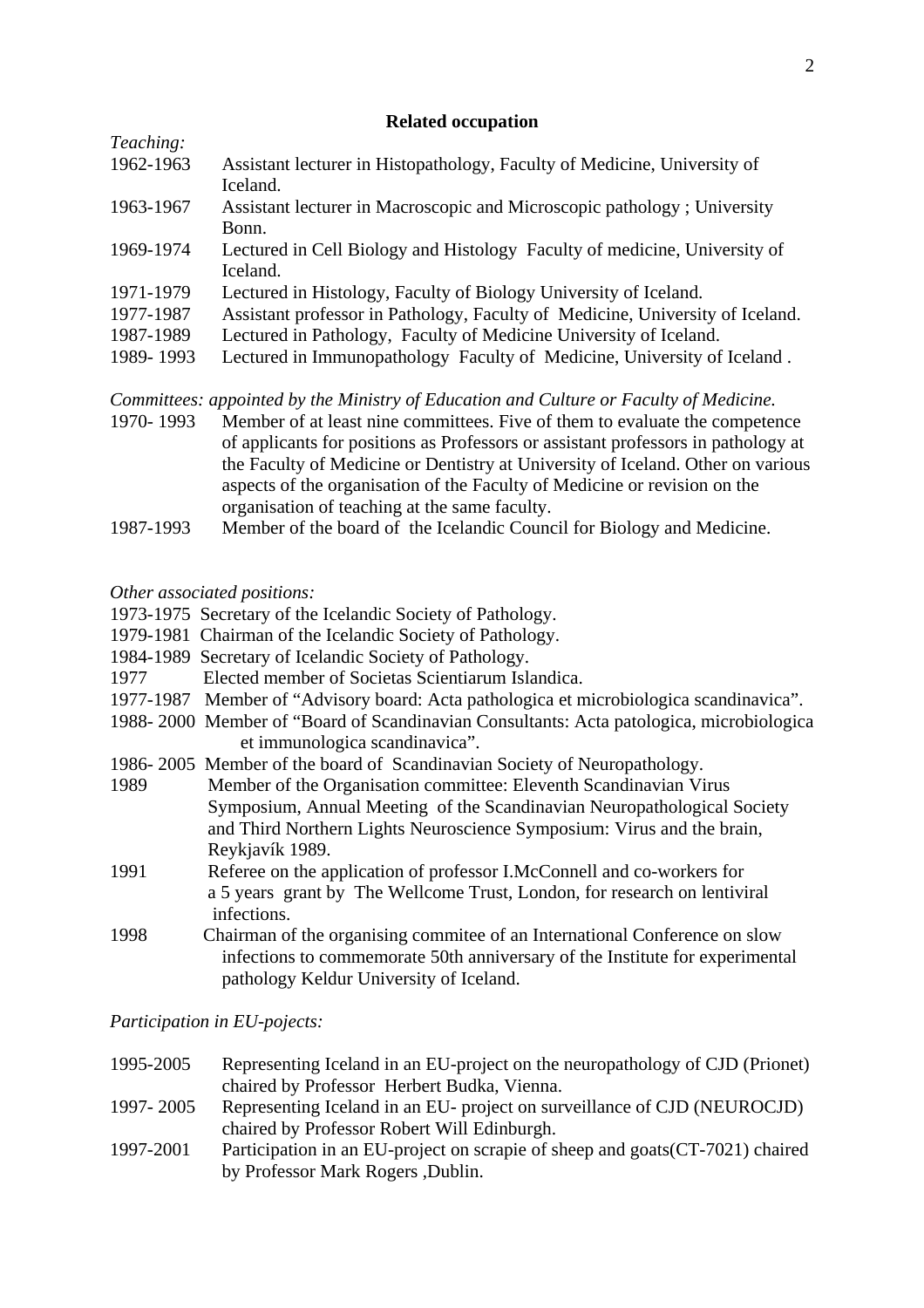- 1997-2005 Representing Iceland in an EU-project on using SIV in rhesus monkeys as an animal model for development of vaccines for HIV-1 infection (DETEC/MUVADEN) chaired by pofessor Paul Racz Hamburg.
- 1998 -2002 Participant in EU-Cost program 834:"Development of control programmes for small ruminant lentiviruses in Europe" chaired by Michel Pepin.

## **Publications**

Dissertation (Dr.med. thesis): Vergleichende Elektronenmikroskopische Untersuchungen normaler, menschlicher Pankreasinseln und eines hormonell-aktiven Inselzell- Carcinoms mit Hyperinsulinismus. Rheinische- Friedrich-Wilhelms Universität, Bonn 1966

#### **Papers in peer reviewed journals**

- 1. Theodór Skúlason og **Gudmundur Georgsson.** Búa íslenskar konur við járnskort. (On iron deficiency anemia in Icelandic women). Laeknabladid (The Icelandic Medical Journal.)1961, 45:139-144.
- 2. **G.Georgsson.** Mucocele der appendix und pseudomyxoma peritonei. Langenbecks Arch. Klin**.**Chir. 1966; 315: 300-309.
- 3. **G.Georgsson.** Lipomatose der Schilddrüse. Zbl.allg.Path. 1966; 108: 558-560.
- 4. E.Ruppmann und **G.Georgsson.** Plattenepithelkarzinom des Ductus thyreoglossus. Z.Laryng.Rhinol.Otol. 1966; 45: 135-143.
- 5. E,.Ruppmann and **G.Georgsson.** Squamous carcinoma of the thyroglossal duct. Germ.Med.Monthly1966; 11:442-447.
- 6. **G.Georgsson** und W.Wessel. Vergleichende Elektronenmikroskopische Unersuchungen normaler, menschlicher Pankreasinseln und eines hormonell-aktiven Inselzell- Carcinoms mit Hyperinsulinismus.Z.Krebsforsch. 1967; 69: 70-86.
- 7. **Gudmundur Georgsson** und Wolfgang Wessel. Elektronenmikroskopische und enzymatisch-analytische Untersuchung eines eosinophilen Granuloms. Virchows Arch.path.Anat.1967; 343: 177-188.
- 8. **G.Georgsson.** Ueber eine besondere Form von Bronchuscarcinom.Z.Krebsforsch.1968; 70: 320-324.
- 9. **G.Georgsson,** W.Wessel und C.Thomas. Zur Feinstruktur experimenteller Nerventumoren. Z.Krebsforsch. 1969; 72: 12-23.
- 10. W.Wessel, **G.Georgsson** und I. Segschneider. Elektronenmikroskopische Untersuchungen über Weg und Wirkung hochdosierten Sublimats nach Injektion in die Arteria renalis.Wirchows Arch.Abt.B Zellpath. 1969; 3: 88-116.
- 11. F.Matakas, J. Cervos-Navarro, **G.Georgsson** y R.v. Waechter. Hiperplasia y neoplasia de las células de Schwann: Estudio ultraestrucutural. Arch. Fund.Roux-Ocefa 1971; 5; 5- 66.
- 12. **G.Georgsson** and P.A.Palsson. The histopathology of maedi. A slow viral pneumonia of sheep. Vet.Path. 1971; 8: 63-80.
- 13. Árni Björnsson, Jónas Hallgrímsson, **Gudmundur Georgsson** and Páll A.Pálsson: Paratuberculosis of the hand. (case report). Scand.J.Plast.Reconstr.Surg. 1971; 5: 156- 160.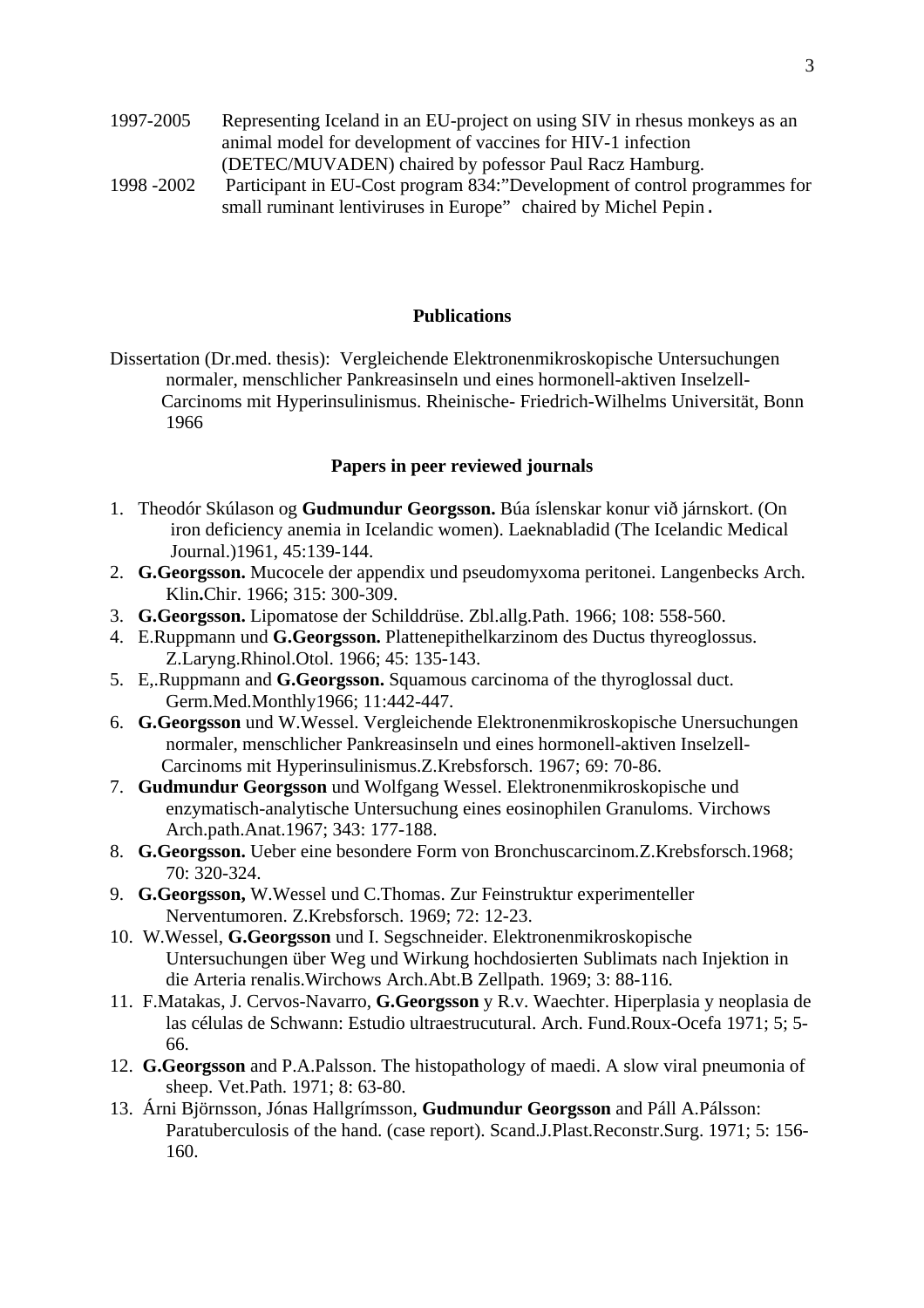- 14. **G.Georgsson**, G. Pétursson: Fluorosis of sheep caused by the Hekla eruption in 1970. Fluoride 1972; 2 : 58-66.
- 15. **G.Georgsson.** Carcinoma of the Reticulum of sheep. Vet.Path. 1973; 10: 530-533.
- 16. **G.Georgsson** and H.Vigfússon. Carcinoma of the small intestine of sheep in Iceland. A Pathological and Epizootiological Study. Acta Vet.Scand. 1973; 14: 392-409.
- 17. Gudmundur Pétursson, N.Nathanson, **Gudmundur Georgsson**, H.S. Panitch, Páll A. Pálsson: Pathogenesis of visna. I. Sequential virological, serological and pathological studies. Lab. Invest. 1976; 35: 402-412.
- 18. N.Nathanson, H.S. Panitch, Páll A. Pálsson, Gudmundur Pétursson, **Gudmundur Georgsson**: Pathogenesis of visna. II. Effect of immunosuppression upon early central nervous system lesions. Lab. Invest. 1976; 35, 444-451,.
- 19. H.S. Panitch, Gudmundur Pétursson, **Gudmundur Georgsson**, Páll A. Pálsson, N. Nathanson: Pathogenesis of visna. III. Immune response to central nervous system antigens in experimental allergic encephalitis and visna. Lab. Invest. 35, 452-460, 1976.
- 20. **Gudmundur Georgsson**, Páll A. Pálsson, H.S. Panitch, N. Nathanson, Gudmundur Pétursson: The ultrastructure of early visna lesions. Acta Neuropath. (Berl.) 1977; 37,127-135.
- 21. Páll A. Pálsson, **Gudmundur Georgsson**, Gudmundur Pétursson, N. Nathanson: Experimental visna in Icelandic lambs. Acta Vet. Scand. 1977 ;18: 122-128.
- 22. **G. Georgsson**, G. Péturssson, A. Miller, N. Nathanson, Páll A. Pálsson: Experimental visna in foetal Icelandic sheep. J. Comp. Path. 1978; 88: 597-605.
- 23. G. Pétursson, N Nathanson, P.A. Pálsson, J.Martin, **G. Georgsson:** Immunopathogenesis of visna. A slow virus disease of the central nervous system. Acta Neurol. Scand. 1978 ( Suppl. 67), 57, 205-219,.
- 24. **G. Georgsson**, J. R. Martin, P. A. Pálsson, N. Nathanson, E. Benediktsdóttir, G.Pétursson: An ultrastructural study of the cerebrospinal fluid in visna. Acta Neuropath. (Berl.) 1979; 48: 39-43.
- 25. Neal.Nathanson, Gudmundur Pétursson, **Gudmundur. Georgsson**, Páll A. Pálsson, John R.Martin, Aaron. Miller: Pathogenesis of visna IV. Spinal fluid studies. J. Neuropath.Exp. Neurol.1979; 38, 197-208.
- 26. N. Nathanson, J.R. Martin, **G. Georgsson**, P. A. Palsson, R. E. Lutley, G.Pétursson: The effect of post-infection immunization on the severity of experimental visna. J. Comp. Path. 1981; 91:185-191.
- 27. **G. Georgsson**, J. R. Martin, J. Klein, P. A. Pálsson, N. Nathanson, G. Pétursson: Primary demyelination in visna. An ultrastructural study of Icelandic sheep with clinical signs following experimental infection. Acta Neuropath. (Berlin) 57, 171-178, 1982.
- 28. John R. Martin, J. Goudswaard, Páll A. Pálsson, **Gudmundur Georgsson**, Gudmundur Pétursson, John Klein, Neal Nathanson: Cerebrospinal fluid immunoglobulins in sheep with visna, a slow virus infection of the central nervous system. J. Neuroimmunol. 1982; 3: 139-148.
- 29. Roger Lutley, Gudmundur Pétursson, Páll A. Pálsson, **Gudmundur Georgsson**, John Klein, Neal Nathanson: Antigenic drift in visna. Virus variation during long-term infection of Icelandic sheep. J. Gen. Virol. 1983; 64: 1433-1440.
- 30. J. R. Klein, J. Martin, S. Griffing, N. Nathanson, J. Gorham, D. T. Shen, G. Pétursson, **G. Georgsson**, P. A. Pálsson, R. Lutley: Precipitating antibodies in experimental visna and natural progressive pneumonia of sheep. Res. Vet. Sci.1985; 38: 129-133.
- 31. N. Nathanson, **Gudmundur Georgsson**, Páll A. Pálsson, Julie A. Najjar, Roger Lutley, Gudmundur Pétursson: Experimental visna in Icelandic sheep: The prototype lentiviral infection. Rev. Infect. Dis.1985; 7: 75-82.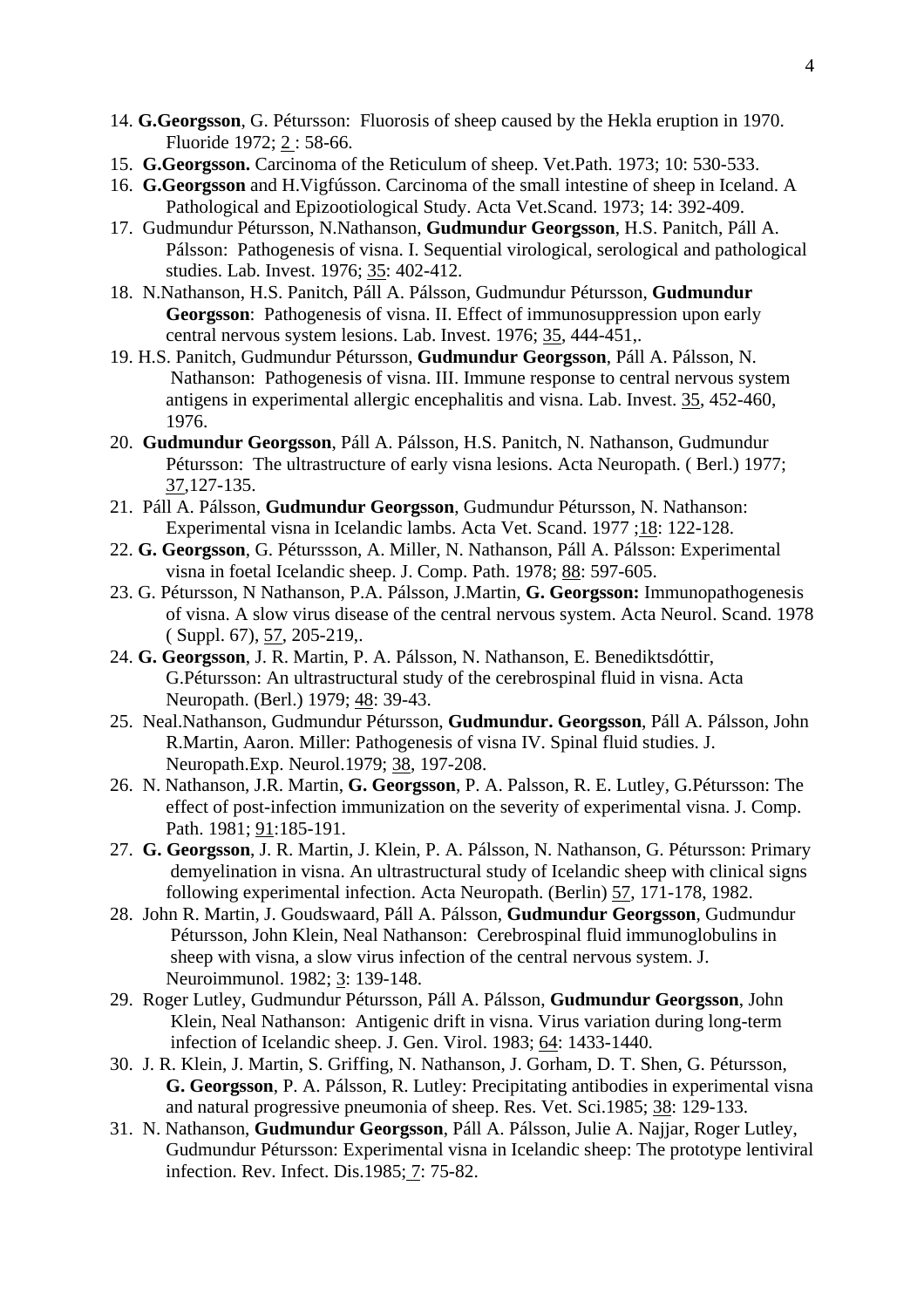- 32. L. Stowring, A. T. Haase, G. Pétursson, **G. Georgsson**, P.Pálsson, R. Lutley, R. Roos, S. Szuchet: Detection of visna virus antigens and RNA in glial cells in foci of demyelination. Virology 1985;141: 311-318,.
- 33. **G.Georgsson**, D. J. Houwers, K.Stefánsson, P. A. Pálsson, **G.** Pétursson: Immunohistochemical staining of cells in the brain of a patient with acquired immune deficiency syndrome ( AIDS ) with an antibody to visna virus. Acta Neuropath.(Berl.) 1986; 73:406-408.
- 34. **G.Georgsson,** N.Nathanson, P.A.Pálsson, G.Pétursson: La Visna, prototipo delle infezioni virale lente.Summa.1987; 4: 5-13.
- 35. **G.Georgsson,** J.R.Martin, G.L.Stoner, H.de F.Webster: Virus spread and initial pathological changes in the nervous system in genital herpes simplex virus type 2 infection in mice. Acta Neuropathol. (Berl.) 1987; 72:377-388.
- 36. **G.Georgsson**, D. J. Houwers, P. A. Pálsson, G. Pétursson: Expression of viral antigens in the central nervous system of visna-infected sheep: An immunohistochemical study on experimental visna induced by virus strains of increased neurovirulence. Acta Neuropathol. 1989; 77: 299-306.
- 37. G. Pétursson, P. A. Pálsson, **G. Georgsson**: Maedi-visna in sheep. Host-virus interactions and utilization as a model. Intervirology 1989;30 ( Suppl. 1 ), 36-44.
- 38. **Gudmundur Georgsson,** Valgerdur Andrésdóttir, Páll A.Pálsson, Gudmundur Pétursson. Nokkrir sambærilegir þættir í visnu og eyðni.(Some comparable features of Visna and AIDS). Laeknabladid (Icelandic Medical Journal)1990; 76:377-384.
- 39. G. Pétursson, V. Andrésdóttir, Ó.Andrésson, S. Torsteinsdóttir, **G. Georgsson**, P.A. Pálsson: Human and ovine lentiviral infections compared. Comp. Immunol. Microbiol. Infect. Dis. 1991;14: 277-287,.
- 40. **Gudmundur Georgsson,** Valgerdur Andrésdóttir**,** Páll A.Pálsson, Gudmundur Pétursson. Visna og AIDS – Nogle komparative aspekter. (Visna and Aids – some comparative features). Nord.Med. 1991; 106: 112-105.
- 41. Sigurbjörg Torsteinsdóttir, **Gudmundur Georgsson**, Eygló Gísladóttir, Björg Rafnar, Páll A. Pálsson, Gudmundur Pétursson: Pathogenesis of central nervous system lesions in visna: Cell - mediated immunity and lymphocyte subsets in blood, brain and cerebrospinal fluid. J. Neuroimmunol. 1992; 41, 149-158.
- 42. Leifur Thorsteinsson, **Gudmundur Georgsson,** Bjarni Ásgeirsson, María Bjarnadóttir, Ísleifur Ólafsson, Ólafur Jensson, Gunnar Gudmundsson. On the role of monocytes/ macrophages in the pathogenesis of central nervous system lesions in hereditary cystatin C amyloid angiopathy.J.Neurol.Sci. 1992; 108: 121-128.
- 43. Ólafur S. Andrésson, J.E. Elser, G. J. Tobin, J. D. Greenwood, M. A. Gonda, **Gudmundur Georgsson**, Valgerdur Andrésdóttir, Elsa Benediktsdóttir, Helga María Carlsdóttir, Einar O. Mantyla, Björg Rafnar, Páll A. Pálsson, J. W. Casey, Gudmundur Pétursson: Nucleotide sequence and biological properties of a pathogenic proviral molecular clone of neurovirulent visna virus. Virology 1993;193: 89-105.
- 44. **G.Georgsson,** E.Gísladóttir, S.Árnadóttir. Quantitative assessment of the astrocytic response in natural scrapie of sheep. J.Comp.Path. 1993; 108: 229-240.
- 45. Valgerdur Andrésdóttir**,** Xiaoshan Tang, Ólafur S. Andrésson and **Gudmundur Georgsson**. Sequence variation in the envelope gene and the LTR of maedi-visna virus. Slow infections of the Central Nervous System. Ann. N.Y. Acad. Sci. 1994; 724: 157-158.
- 46. S.Torsteinsdóttir, **G.Georgsson,** E.Gísladóttir, B.Rafnar, P.A.Pálsson, G.Pétursson. Pathogenesis of central nervous system lesions in visna: Cell-mediated immunity and lymphocyte subsets in blood, brain and cerebrospinal fluid. Ann.N.Y.Acad.Sci. 1994; 724:159-161.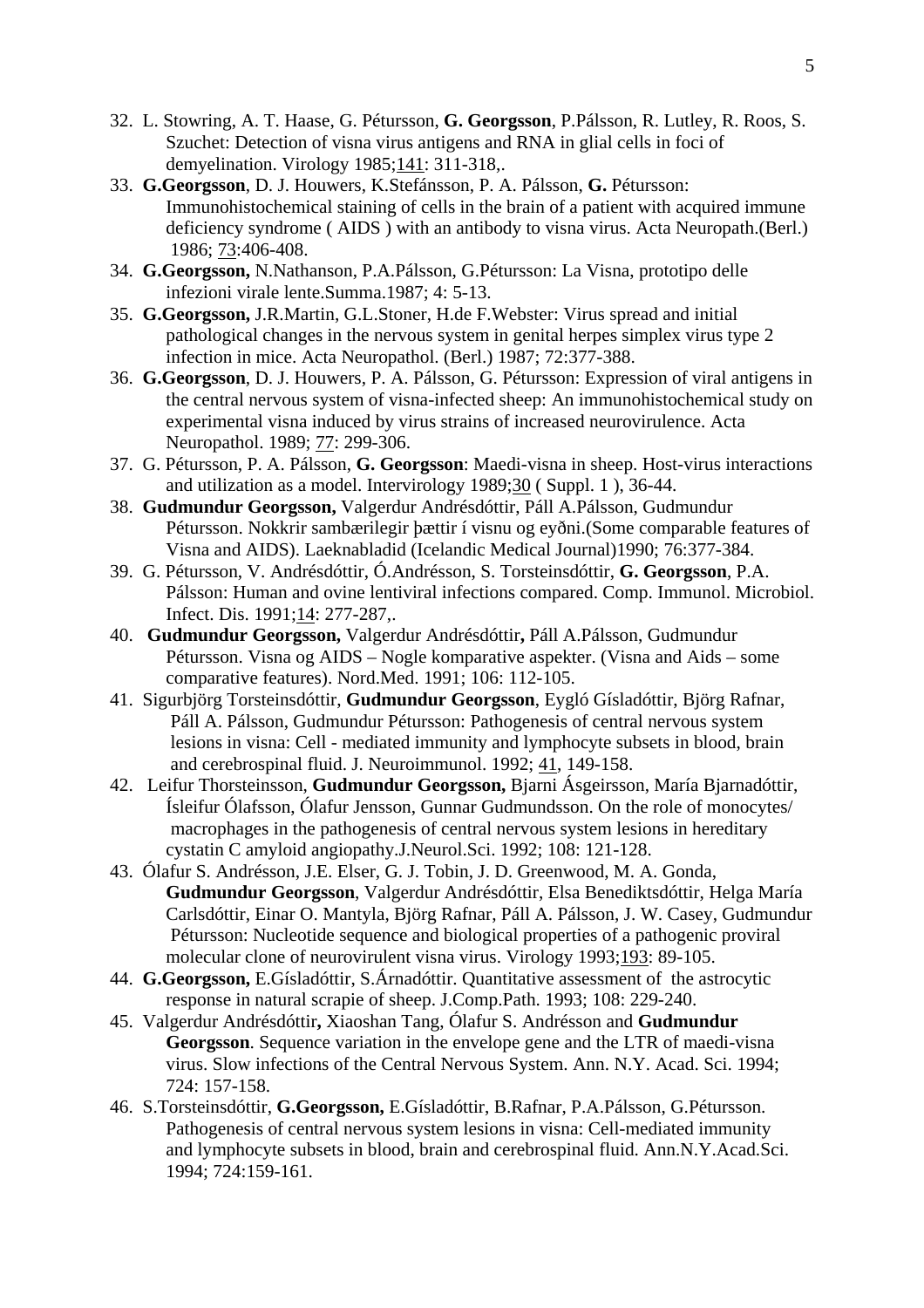- 47. Ó.S. Andrésson, J.E.Elsen, **G.Georgsson,** G.J.Tobin, J.D.Greenwood, M.A.Gonda, V.Andrésdóttir, P.A.Pálsson, G.Pétursson. Pathogenic proviral molecular clone of neurovirulent visna virus. Ann.N.Y.Acad.Sci. 1994; 724:133-139.
- 48. S.Skarphédinsson, R.Jóhannsdóttir, P.Gudmundsson, S.Sigurdarson, **G.Georgsson.**  PrP<sup>Sc</sup> in Icelandic sheep naturally infected with scrapie. Ann N.Y.Acad.Sci. 1994; 724: 304-309.
- 49. G.Agnarsdóttir, S.Torsteinsdóttir, **G.Georgsson**, E.Benediktsdóttir, E.Gunnarsson, P.A.Pálsson, G.Pétursson. The effect of cyclosporin A (CSA)on visna infection in sheep.Ann.N.Y.Acad.Sci.1994; 724:162-165.
- 50. **Gudmundur Georgsson,** Richard J.Kascsak. Cerebral amyloidosis in natural scarpie of Icelandic sheep is of rare occurrence. Ann.N.Y.Acad.Sci. 1994; 724: 344-346.
- 51. **Gudmundur Georgsson.** Neuropathological aspects of lentiviral infections. Ann.N.Y.Acad.Sci. 1994; 724: 50-67.
- 52. Halldor Thormar, **Gudmundur Georgsson,** Páll A.Pálsson, Jan Balzarini, Lieve Naesens, Sigurbjörg Torsteinsdóttir, Eric De Clerq. Inhibitory effect of 9-(2 phosphonylmethoxyethyl) adenine on visna virus infection in lambs: A model for in vivo testing of candidate anti-human immunodeficiency drugs.Proc.Natl.Acad.Sci. USA 1995; 92:3283-387.
- 53. Sveinbjörn Gizurarson, **Gudmundur Georgsson,** Henrik Aggerbeck, Hrund Thorarinsdóttir, Iver Heron. Evaluation of local toxicity after repeated intranasal vaccination of guinea-pigs. Toxicology 1996; 107: 61-68.
- 54. **Gudmundur Georgsson.** Um fár í kúm og mönnum (On TSE's in cattle and humans). Laeknabladid (Editorial) 1996; 82:362-365.
- 55**.** Sigurbjörg Torsteinsdottir, Gudrún Agnarsdóttir, Sigrídur Matthíasdóttir, Björg Rafnar, ValgerdurAndrésdóttir, Ólafur S. Andrésson, Katherine Staskus, Gudmundur Pétursson, Páll A. Pálsson, **Gudmundur Georgsson**. In *vivo* and in *vitro* infection with two different molecular clones of visna virus. Virology 1997;229:370-380.
- 56**.** Gudmundur Pétursson, Priscilla Turelli, Sigrídur Matthíasdóttir, **Gudmundur Georgsson**, Ólafur S. Andrésson, Sigurbjörg Torsteinsdóttir, Robert Vigne, Valgerdur Andrésdóttir, Eggert Gunnarsson, Gudrún Agnarsdóttir, Gilles Quérat. Visna virus dUTPase is dispensable for neuropathogenicity. J Virol. 1998; 72:1657-1661,.
- 57. Andrésdóttir V., Tang X, Agnarsdóttir G., Andrésson Ó.S., **Georgsson G**, Skraban R., Torsteinsdottir S., Rafnar B.,Benediktsdóttir E., Matthíasdóttir S., Árnadottir S., Högnadóttir S., Pálsson P.A., Pétursson G. Biological and genetic differences between lung- and brain-derived isolates of maedi-visna virus. Virus Genes, 1998;16, 281-293.
- 58. K.Bergsteinsdóttir, S.Árnadóttir, S.Torsteinsdóttir, G.Agnarsdóttir, V.Andrésdóttir, G.Pétursson, **G.Georgsson.** Constitutive and visna virus induced expression of class I and II major histocompatibility complex antigens in the central nervous system of sheep and their role in the pathogenesis of visna lesions. Neuropath.Appl.Neurobiol. 1998; 24:224-232.
- 59. H. Thormar, **G. Georgsson**, E. Gunnarsson, L. Naesens, S. Torsteinsdóttir**,** J. Balzarini, E De Clercq. Treatment of visna virus infection in lambs with the acyclic nucleoside phosphonate analogue 9-(2-phosphonylmethoxethyl)adenine (PMEA). Anitviral Chem Chemother. 1998; 9:245-252.
- 60. B. Rafnar, G.J. Tobin, K. Nagashima, M. A. Gonda, E. Gunnarsson, Ó.S. Andrésson, **G. Georgsson**, S. Torsteinsdóttir. Immune response to recombinant visna virus Gag and Env precursor proteins synthesised in insect cells. Virus Res.1998;53:107-120.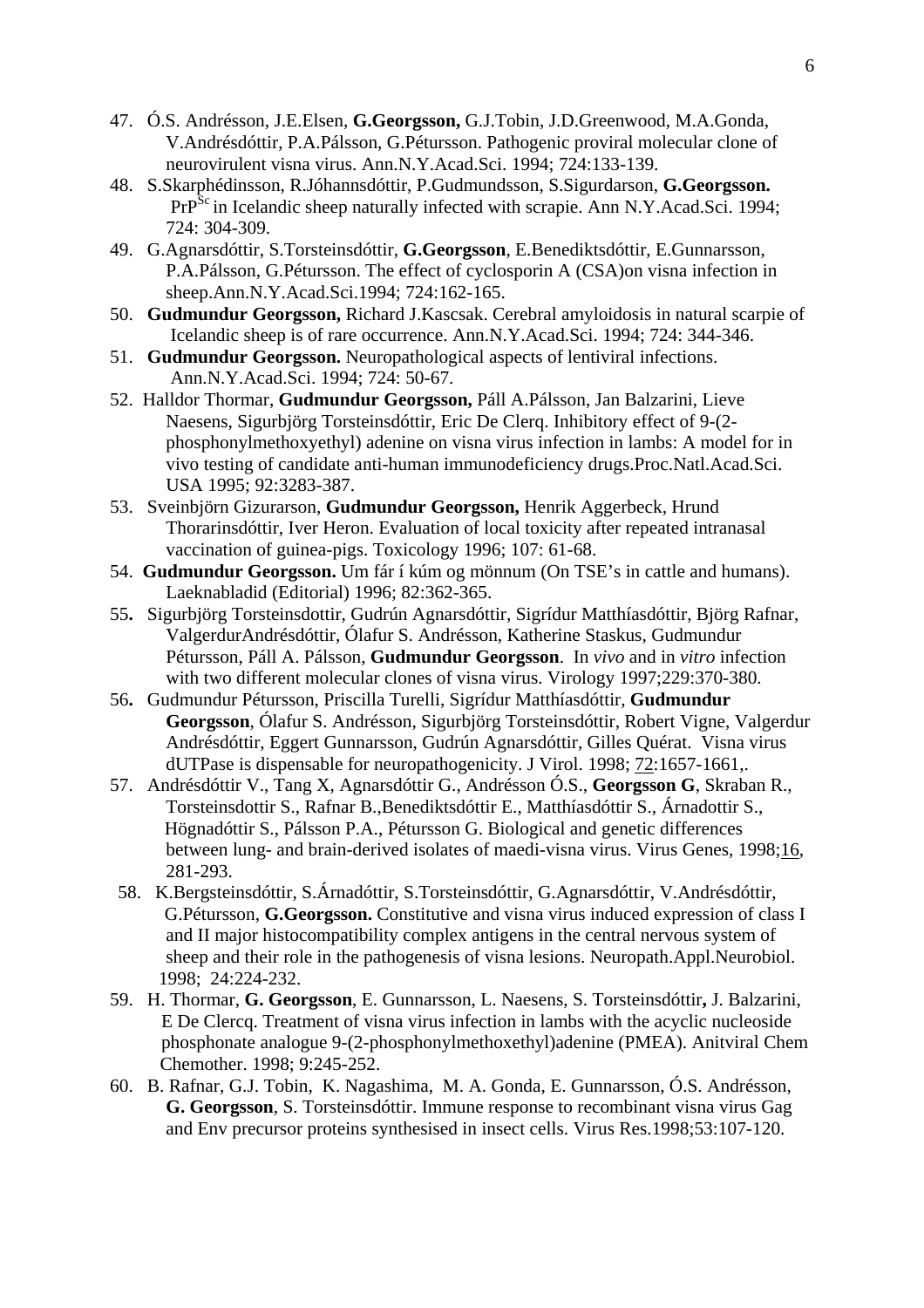- 61. Skraban, R., Matthíasdóttir, S., Torsteinsdóttir, S., Agnarsdóttir, G., Gudmundsson, B.,  **Georgsson, G.,** Meloen, R. H., Andrésson, Ó. S., Staskus, K. A., Thormar, H, and Andrésdóttir, V. Naturally occurring mutations within 39 amino acids in the envelope glycoprotein of maedi-visna virus alter the neutralization phenotype. J. Virol. 1999; 73:8064-8072.
- 62. H.Thormar, G.Bergsson, E.Gunnarsson, **G.Georgsson,** M.Witrouw, Ó.Steingrímsson, E. De Clerq,T.Kristmundsdóttir. Hydrogels containing monocaprin have potent microbicidal activities against sexually transmitted viruses and bacteria in vitro. Sexually Transm.Infect.1999; 75: 181-185.
- 63. Stefanía Thorgeirsdóttir, Sigurdur Sigurdarson, Hjalti Mar. Thorisson, **Gudmundur Georgsson,** Astridur Palsdottir**.** PrP gene polymorphism and natural scrapie in Icelandic sheep.J.Gen.Virol.1999; 80: 2517-2534.
- 64. S. Thorgeirsdottir, **G. Georgsson,** E.Reynisson, S.Sigurdarson, A.Palsdottir. Search for healthy carriers of scrapie: an assessment of subclinical infection of sheep in an Icelandic scrapie flock by three diagnostic methods and correlation with PrP genotypes. Arch.Virol. 2002; 147: 709-722.
- 65. Bjarki Gudmundsson, Stefán Ragnar Jónsson, Oddur Ólafsson, Gudrún Agnarsdóttir, Sigridur Matthíasdóttir, **Gudmundur Georgsson**, Sigurbjorg Torsteinsdóttir, Vilhjálmur Svansson, Helga Bryndís Kristbjornsdóttir, Sigrídur Rut Franzdóttir, Ólafur S. Andrésson, and Valgerdur Andrésdóttir. Simultaneous Mutations in CA and Vif of Maedi-Visna Virus Cause Attenuated Replication in Macrophages and Reduced Infectivity *in vivo*. J. Virol. 2005; 79: 15038-15042.
- 66. G. Pétursson, S. Matthíasdóttir, V. Svansson, V. Andrésdóttir, **G. Georgsson**, A.H. Martin, G. Agnarsdóttir, E. Gísladóttir, S. Árnadóttir, S. Högnadóttir, S.R. Jónsson, Ó.S. Andrésson, S. Torsteinsdóttir. Mucosal vaccination with an attenuated maedi-visna virus clone. Vaccine 2005; 23:3223-3228.
- 67. **Gudmundur Georgsson,** Sigurdur Sigurdarson, Paul Brown. Infectious agent of sheep scrapie may persists in the environment for at least 16years.J.Gen.Virol.2006; 87:3737-3740.
- 68. **Georgsson G.,** Tryggvason T., Jonasdottir A.D., Gudmundsson S., Thorgeirsdottir S. Polymorphism of PRNP codons in the normal Icelandic population. Acta Neurol.Scand.2006; 113: 419-423.
- 69. Oskarsson, T, Hreggvidsdottir, H.S., Agnarsdóttir, G., Matthíasdottir, S., Ogmundsdóttir, M. H., Jónsson, S.R., **Georgsson, G**., Ingvarsson, S., Andrésson, Ó.S., Andrésdóttir, V..Duplicated sequence motif in the long terminal repeat of maedi-visna virus extends cell tropism and is associated with neurovirulence. J.Virol. 2007;81:4052-7.
- 70. Pall Hersteinsson, **Gudmundur Georgsson,** Stefán Adalsteinsson, Eggert Gunnarsson. Hypotrichosis in arctic foxes( *alopex lagopus*) in Iceland. Polar Biol. 2007; 30:1047- 1058.
- 71. Christiane Stahl-Hennig, Martin Eisenblatter, Monika Franz, Heribert Stoiber, Klara Tenner-Racz, You-Suk Suh, Edith Jasny, Barbara Falkensammer, Mariagrazia Ugucchioni, **Gudmundur Georgsson,** Carlo Baroni, Manfred P. Dierich, Jeffrey D. Lifson, Ralph M.Steinman, Klaus Uberla, Paul Racz, Ralf Ignatius.A single vaccination with attenuated SIVmav239 via the tonsillar route confers partial protection against challenge with SIVmac251 at a distant mucosal site, the rectum. Frontiers in Bioscience 2007; 12:2107-2123.
- 72. **G.Georgsson**, C.Stahl-Hennig, K.Tenner-Racz, K.Uberla, H.Stoiber, M.Uguccioni, M.Dierich, R.Ignatius, R.M.Steinman, P.Racz. The central nervous system in mucosal vaccination of rhesus macaques with simian immunodeficiency virus ∆nef. Neuropath. Appl.Neurobiol.2007; 33: 644-657.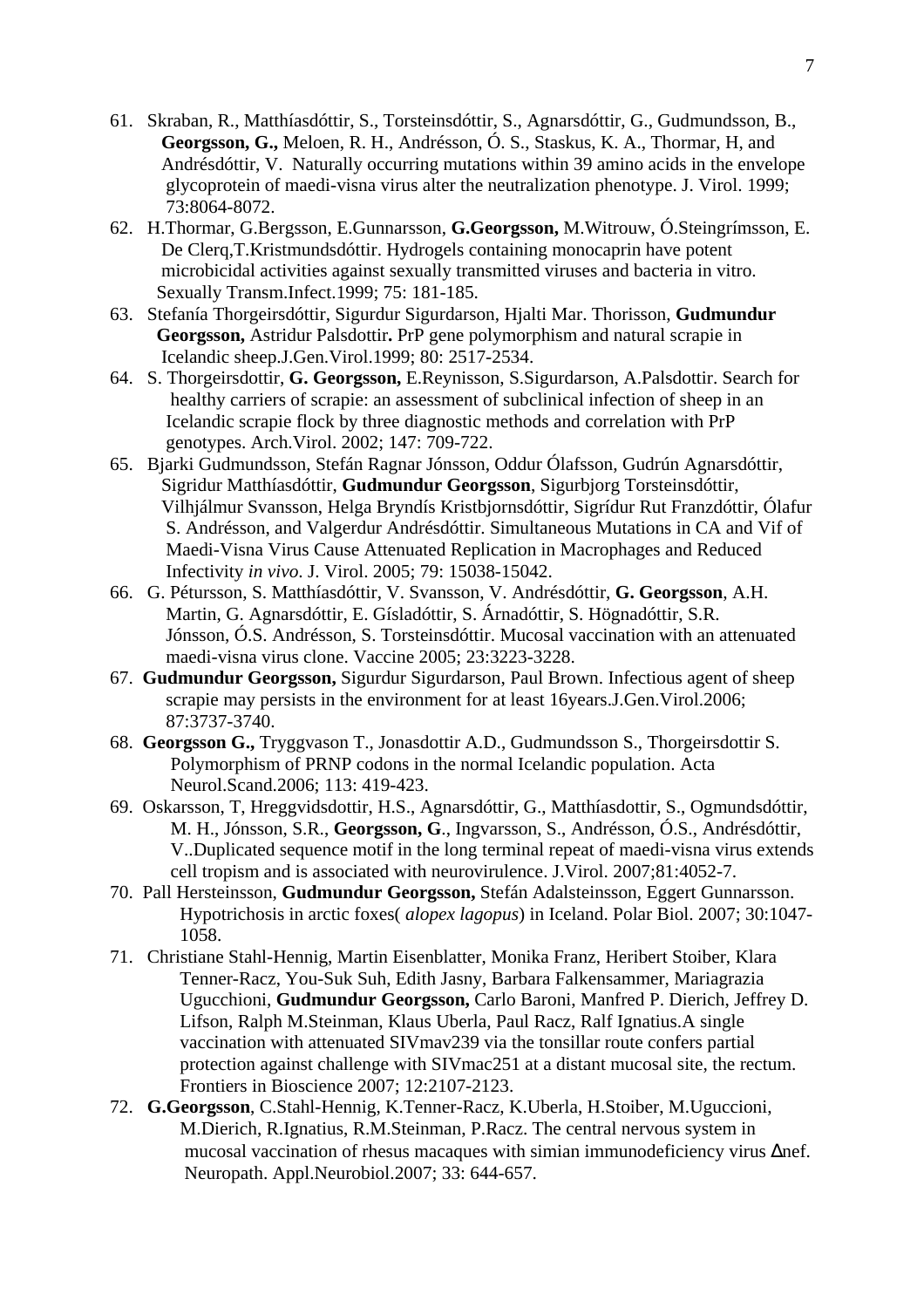- 73. **Gudmundur Georgsson,** Jona Adalheidur Adolfsdottir, Astridur Palsdottir, Einar Jörundsson, Sigurdur Sigurdarson, Stefanía Thorgeirsdottir. High incidence of subclinical infection of lymphoid tissues in scrapie-affected sheep flocks. Arch.Virol. 2008; 153: 637-644.
- 74. **Gudmundur Georgsson,** Elías Ólafsson, Gunnar Gudmundsson. Creutzfeldt-Jakob sjúkdómur og riða í sauðfé. ( Creutzfeldt-Jakob disease and scrapie of sheep). Laeknabladid (Icelandic Medical Journal) 2008; 94: 541-548.

## **Papers not reviewed (several addressed to laymen).**

- 75. **Gudmundur Georgsson**. Kynning rannsóknarverkefna. Visnurannsóknir.(Presentation of research projects: Research on visna). Fréttabréf Félags háskólakennara (Newsletter of the society of university teachers).  $1975$ ;  $18<sup>th</sup>$  issue, 3-5.
- 76. **Gudmundur Georgsson,** Gudmundur Pétursson, Páll A.Pálsson. Flúoreitrun í búfé. (Fluorine intoxication in farm animals). Freyr 1981; 77: 864-868.
- 77. **Gudmundur Georgsson**, Gudmundur Pétursson,Páll A.Pálsson. Afmýlandi veirusýkingar og heila og mænusigg. (Demyelinating viral infections and M.S.) Læknaneminn (Journal of medical students) 1985-86; 38-39: 33-48.
- 78. Gudmundur Pétursson, **Gudmundur Georgsson,** Páll A.Pálsson. Islands forskning: Langsomme virusinfektioner og AIDS( Icelandic research: Slow viral infections andAIDS). Nord.Med.1986;160-165.
- 79. **Gudmundur Georgsson.** Nóbelsverðlaun í læknisfræði 1986: Rannsóknir á vaxtarþáttum fruma. (Nobelprize in Medicine 1986: Research on growth factors of cells) Heilbrigðismál (J.of Public Health).1986; 4: 31-32.
- 80. **Gudmundur Georgsson.** Um Visnu og M.S. (On Visna and M.S.). Meginstoð ( J.of the Icelandic Society of MS).
- 81. **Gudmundur Georgsson.** Karakúlpestir og eyðni ( Karakul diseases and Aids). Morgunbladid (mbl.is) 18.11.1989.
- 82. **Gudmundur Georgsson.** Príon sjúkdómar (Prion diseases). Blad meinatækna( J. of MTA's 1995; 1.issue: 4-8.
- 83. **Gudmundur Georgsson.** Nóbelsverðlaunahafinn í læknisfræði: Gestafyrirlesari á Keldum á næsta ári. (The Nobel prize laureate in medicine. Invited lecturer at Keldur next year).Morgunbladid (mbl.is) 7.10. 1997.
- 84. **Gudmundur Georgsson.** Nóbelsverðlaun í læknisfræði. (Nobelprize in Medicine). Fréttabréf Háskóla Íslands (Newsletter University of Iceland).1997; 19:15-16.
- 85. **Gudmundur Georgsson.** Príonsjúkdómar í mönnum og skepnum (Prion diseases in humans and animals). Ráðunautafundur (Proceedings of Meeting of consultants in agriculture)Reykjavík, 1999.
- 86. **Gudmundur Georgsson.** Svar við spurningunni: hefur skaðsemi þess að borða riðusýkt kindakjöt verið könnuð? (Answer to the question:Has the ill effect of consuming meat from scrapie-affected sheep been studied www.visindavefur.hi.is). Morgunbladid (mabl.is) 20.Janúar 2001 (January 20<sup>th</sup>, 2001).
- 87. **Gudmundur Georgsson.** Svar við spurningunni**:** Eru sannanleg tengsl milli kúariðu og Creutzfeldt-Jakob sjúkdóms og hvernig er þá smitleiðin yfir í menn? (Answer to the Question:Has the association of BSE and Creutzfeldt-Jakob disease been proven and if so how is the route of infection). www.visindavefur.hi.is 2001.
- 88. **Gudmundur Georgsson.**Svar við spurningunni: Er óhætt að borða nautakjöt sem flutt er til Íslands frá Írlandi þrátt fyrir að kúariða herji á írskar kýr? Er óhætt að borða nautakjöt frá Þýskalandi?(Answer to the question: Is it safe to consume cattle meat imported to Iceland from Ireland in spite of the fact that Irish cattle is affected by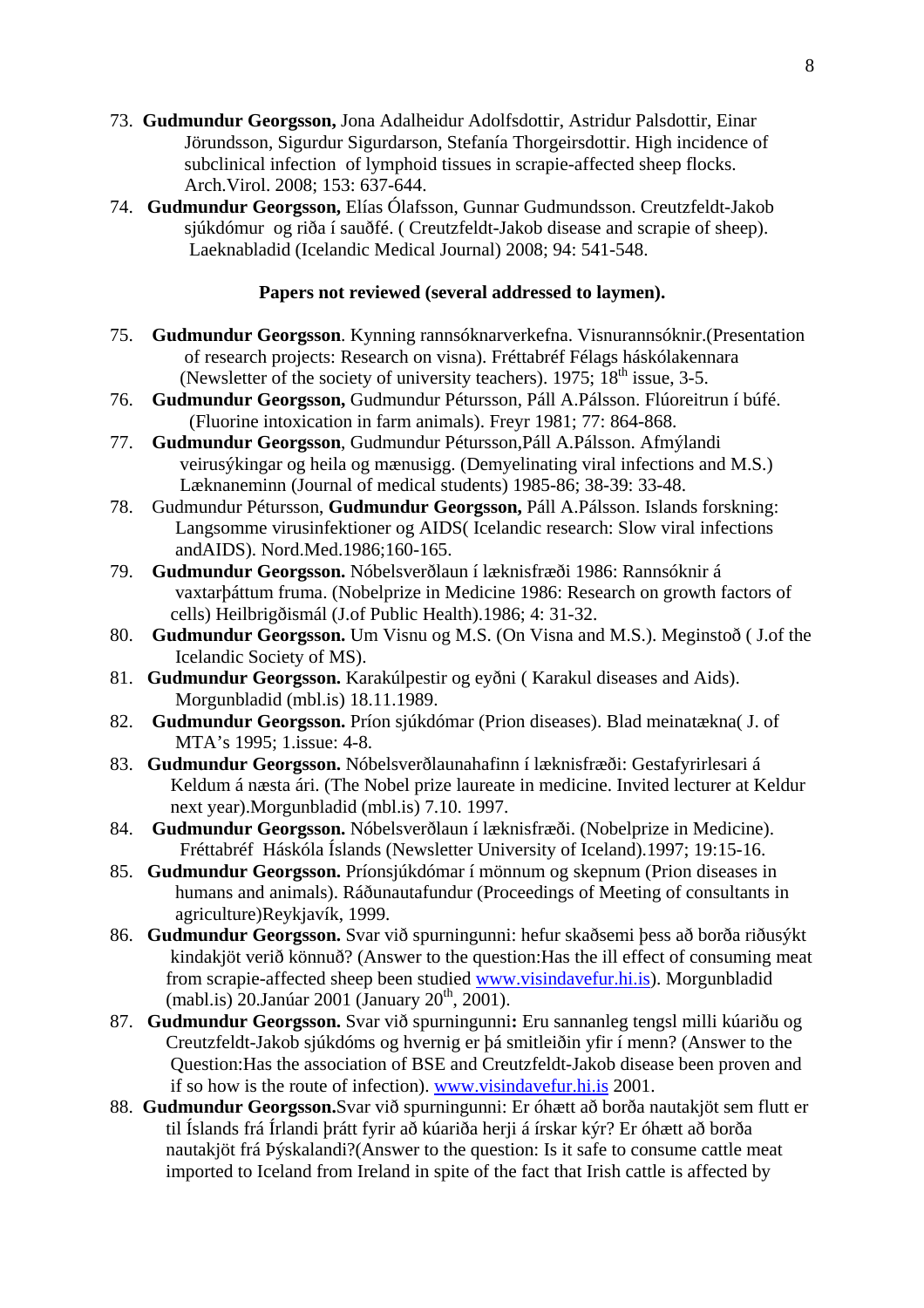BSE? Is it safe to consume ctalle meat from Germany?). www.visindavefur.hi.is 2001.

89. **Gudmundur Georgsson.** Um faraldsfræði riðu og nýjar aðferðir í baráttunni gegn henni ( On epizootology of scrapie and new methods in combating the disease). Freyr 2004; 9: 10-15.

#### **Chapters in books**

- 1. **Gudmundur Georgsson**, N. Nathanson, Páll A. Pálsson, Gudmundur Pétursson: Pathology of visna and maedi in sheep. In: Slow virus diseases of animals and man. Ed. R. H. Kimberlin.N. Holland Publ. Co., N .Y. Amsterdam,1976; pp. 61-96.
- 2. Gudmundur Pétursson, J. R. Martin, **Gudmundur Georgsson**, N. Nathanson, Páll A. Pálsson: Visna, the biology of the agent and the disease. In: Aspects of slow and persistent virus infections. Ed. D. J. A. Tyrrell. Vol. 2 of New perspectives in clinical microbiology. Series ed. W. Brumfit. Martinus Nijhoff Publ., The Hague, Boston, London, 1979 pp. 165-197.
- 3. **Gudmundur Georgsson**, N. Nathanson, Gudmundur Pétursson, J. R. Martin, Páll A. Pálsson: The immunopathogenesis of visna. In: Animal models of neurological diseases. Eds. F. Clifford Rose, P. O. Behan. Progress in neurology series. Pitman Medical Ltd., 1980 pp. 378- 389.
- 4. P.A.Pálsson, **G.Georgsson,** G.Pétursson. Fluorosis of farm animals related to volcanic eruptions. Geomedical Aspects in present and future research.Ed. J.Låg, Universitetets forlag, Oslo1980, pp.123-132.
- 5. N. Nathanson, Gudmundur Pétursson, **Gudmundur Georgsson**, J. R. Martin, Páll A. Pálsson: Pathogenesis of visna, a slow virus infection of sheep. In: Search for the cause of multiple sclerosis and other chronic diseases of the central nervous system. First international symposium of the Hertie Foundation in Frankfurt / Main. Ed. A. Boese.Verlag Chemie, Weinheim, Deerfield Beach, Florida, Basel, 1980 pp. 184-188.
- 6. N.Nathanson, **Gudmundur Georgsson**, Roger E. Lutley, Páll A. Pálsson, GudmundurPétursson: Pathogenesis of visna in Icelandic sheep. In: Viruses and demyelinating diseases. Ed. C. A. Mims. Academic Press, London, 1983;pp. 111-124.
- 7. Gudmundur Pétursson, Páll A. Pálsson, Gudmundur Georgsson: Um eituráhrif af völdum Skaftárelda. (On toxic effect of volcanic eruption Skaftáreldar 1783 – 1784). Ritgerðir og heimildir. (Essays and references:Skaftár eruption 1783-1784pp. 81-97 . Mál og menning,Reykjavík, 1984.
- 8. **Gudmundur Georgsson**, Páll A. Pálsson, Gudmundur Pétursson: Pathogenesis of visna. In: A multidisciplinary approach to myelin disease. Ed. G. Serlupi Crescenzi. pp. 303- 318. Plenum Publ. Co., N. Y., London, 1987.
- 9. Gudmundur Pétursson, Páll A. Pálsson, **Gudmundur Georgsson**: Maedi visna as a model for HIV infection. In: AIDS 89 - 90. News and views on research and control. Ed. G. de Thé. pp. 175-178. McGraw Hill, Paris, 1989.
- 10. Gudmundur Pétursson, Páll A. Pálsson, **Gudmundur Georgsson**: Maedi visna. In: Viral infections of ruminants. Eds. Z. Dinter, B. Morein. Vol.3 of Virus infections of vertebrates. Series ed. M. C. Horzinek. pp.431-440. Elsevier Science Publ., Amsterdam, Oxford, N. Y., Tokyo, 1990.
- 11. Valgerdur Andrésdóttir, Ólafur S. Andrésson, Elsa Benediktsdóttir, **Gudmundur Georgsson**, Svava Högnadóttir, Roger E. Lutley, Páll A. Pálsson, Gudmundur Pétursson, Björg Rafnar, Sigurbjörg Þorsteinsdóttir: Studies on maedi - visna virus. NOMBA bulletin no. 1, 20, 1990.
- 12. **G.Georgsson.** Maedi- Visna. Pathology and pathogenesis. In Maedi-Visna and related Diseases, eds. G.Pétursson and R.Hoff-Jörgensen, pp.19-54. Kluwer Academic Publishers, Boston, Dordrecht, London. 1990.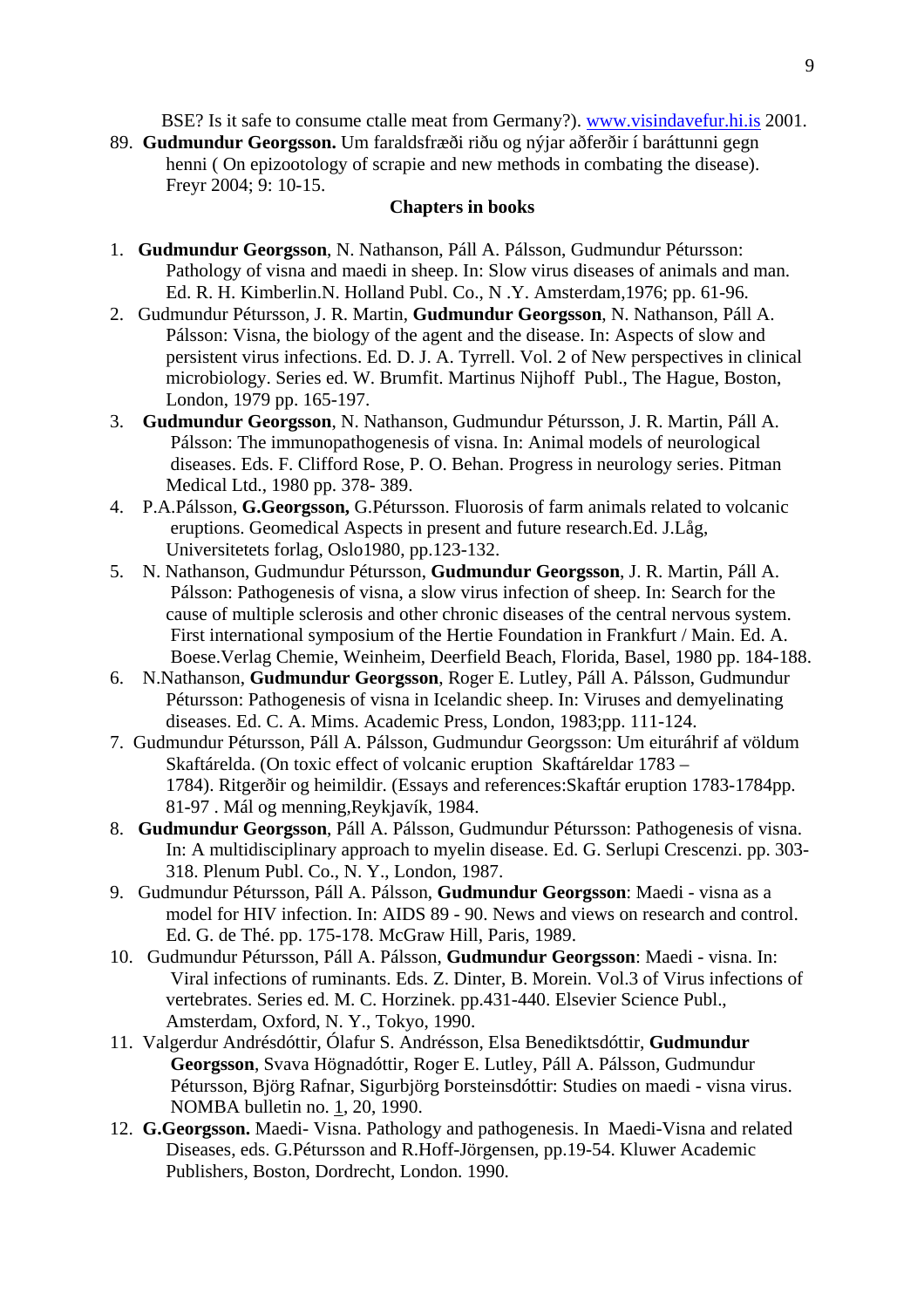- 13. G.Pétursson, **G.Georgsson,** P.A.Pálsson. Maedi Visna Virus. In Virus Infections of Vertebrates Vol 3: Virus infection of ruminants.Eds.Z.Dinter and B.Morein, pp.431- 440. Elsevier Science PublishersB.V. Amsterdam, 1990.
- 14. L.Thorsteinsson, **G.Georgsson,** B.Ásgeirsson, M.Bjarnadóttir, Í.Ólafsson, Ó.Jensson, G.Gudmundsson. Perturbation of processing of cystatin C in monocytes from patients with hereditary cystatin C angiopathy. In Amyloid and Amyloidosis, VIth international symposium on Amyloidosis, eds. Jacob B. Natvig et al. pp.357-360. Kluwer Academic Publishers, Dordrecht, Boston,London, 1990.
- 15. **Gudmundur Georgsson,** Páll A.Pálsson, Gudmundur Pétursson. Some comparative aspects of Visna and Aids. In Modern Pathology of AIDS and other retroviral infections, eds. Racz P., Haase A.T., Gluckman J.C., pp 82-98. S.Karger, Basel 1990.
- 16. **G.Georgsson,** V.Andrésdóttir, G.Pétursson, P.A.Pálsson. Retroviral infections of the central nervous system: determinants of neurotropism and nerurovirulence. In Acessory cells in HIV and other retroviral infections, eds.Racz P.,Dijkstra C.D., Gluckman J.C.,pp.184-199. Karger, Basel 1991.
- 17. Gudmundur Pétursson**,** Ólafur S. Andrésson, **Gudmundur Georgsson**: Visna. A lentiviral disease of sheep. In: Neuropathogenic viruses and immunity. Eds. S. Specter, M. Bendinelli, H. Friedman. In the series Infectious agents and pathogenesis. Series eds. M. Bendinelli, H. Friedman. pp. 63-78. Plenum Press, N. Y., London,1992.
- 18. G. Pétursson, V. Andrésdóttir, Ó. S. Andrésson, **G.Georgsson**, P.A. Pálsson, B.Rafnar, S. Torsteinsdóttir: Lentivirus diseases of sheep and goats: Maedi-visna and caprine arthritis-encephalitis. In: Progress in sheep and goat research. Ed. A. W. Speedy. pp.107-128. C. A. B. International, Wallingford, U.K., 1992.
- 19. **Gudmundur Georgsson,** Sigurbjörg Torsteinsdóttir, Gudmundur Pétursson, Páll A.Pálsson, Ólafur S.Andrésson. (invited lecture) The role of the immune response in Visna a lentiviral central nervous system disease of sheep. In Animal models of HIV and other retroviral infections eds. Racz P.,Letvin N.L., Gluckman J.C., pp 193-195. S.Karger, Basel 1993.
- 20. **Gudmundur Georgsson**. Neuropathologic aspects of lentiviral infections. In Slow infections of the central nervous system. The Legacy of Dr.Björn Sigurdsson. Ann.N.Y.Acad.Sci. 724, 50-67.1994.
- 21. Ólafur S. Andrésson, J.E. Elser, G.J. Tobin, J.D. Greenwood, M.A. Gonda, **Gudmundur Georgsson**, Valgerdur Andrésdóttir, Elsa Benediktsdóttir, Helga María Carlsdóttir, Björg Rafnar, Páll A. Pálsson, Gudmundur Pétursson: Nucleotide Sequence and Biological Properties of a Pathogenic Proviral Molecular Clone of Neurovirulent Visna Virus. In: Slow Infections of the Central Nervous System. The legacy of Dr. Björn Sigurdsson. pp.279-287 Ann.N.Y.Acad. Sci 724, 133-139, 1994.
- 22. Sigurbjörg. Torsteinsdóttir, **Gudmundur Georgsson**, Eygló Gísladóttir, Björg Rafnar, Páll A. Pálsson, Gudmundur Pétursson: Pathogenesis of central nervous system lesions in visna: Cell-mediated immunity and lymphocyte subsets in blood, brain and cerebrospinal fluid. In: Slow Infections of the Central Nervous System. The legacy of Dr. Björn Sigurdsson. Ann.N.Y.Acad. Sci 724, 159-161, 1994.
- 23. Gudrún Agnarsdóttir, Sigurbjörg Torsteinsdóttir, **Gudmundur Georgsson**, Elsa Benediktsdóttir, Eggert Gunnarsson, Páll A. Pálsson, Gudmundur Pétursson : The effect of Cyclosporin A ( CSA ) on visna infection in sheep In: Slow Infections of the Central Nervous System. The legacy of Dr. Björn Sigurdsson. Ann.N.Y.Acad. Sci 724, 162-165, 1994.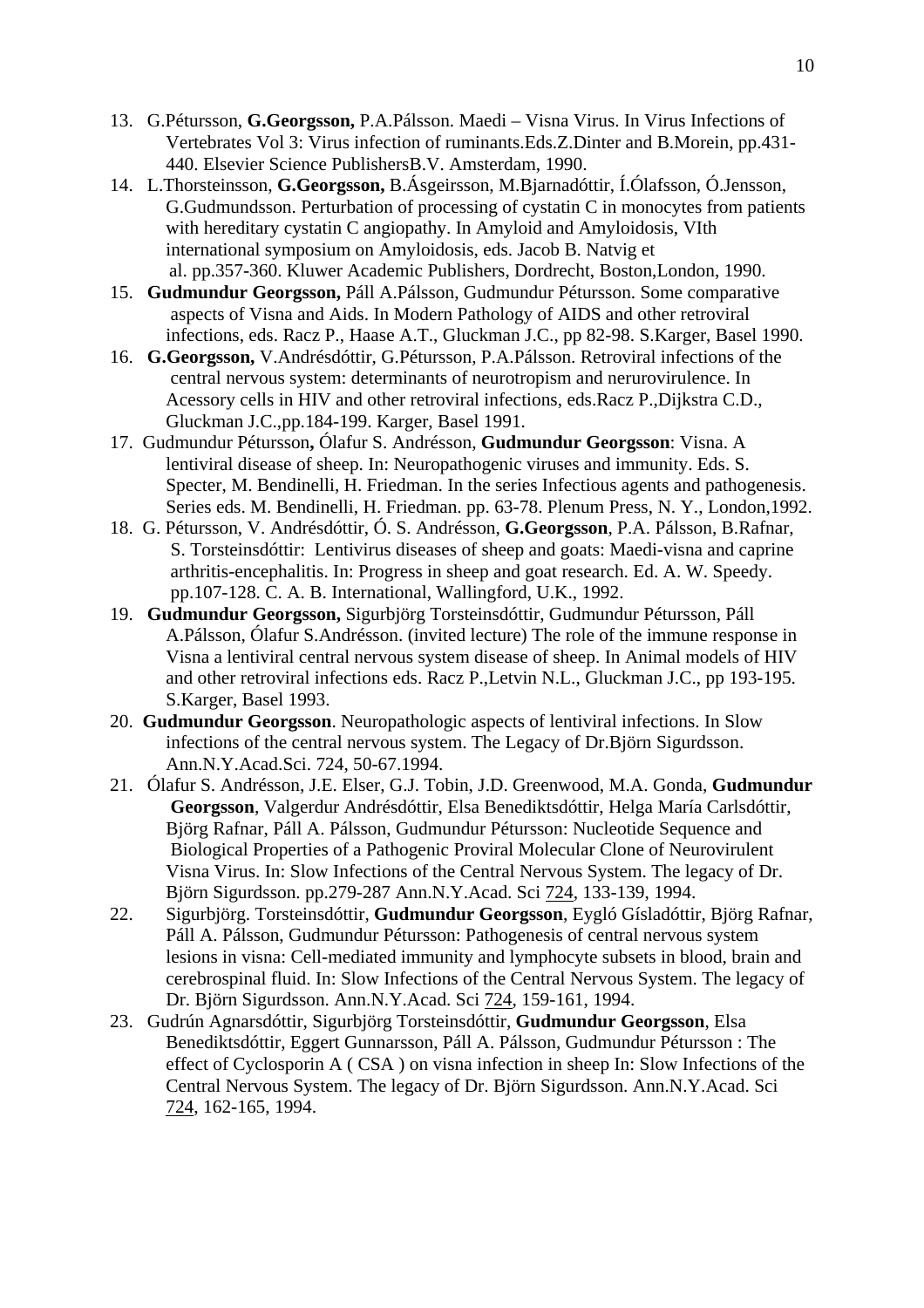24. Valgerdur Andrésdóttir, Sigurbjörg Torsteinsdóttir and **Gudmundur Georgsson**. Neurologic disease produced by visna-maedi and caprine arthritis encephalitis viruses, lentiviruses of sheep and goats. *In* The Neurology of AIDS 2<sup>nd</sup> ed. Eds. Howard E. Gendelman, Igor Grant, Ian Paul Everall, Stuart A.Lipton, S.usan Swindells. Oxford University Press. 2005.

# **LECTURES ON CONFERENCES, SYMPOSIA AND WORKSHOPS**

- 1. **Gudmundur Georgsson.** Ein ungewöhnlicher Bronchialtumor.Arbeitsgemeinschaft Nordrhein**-** Westfälischer Pathologen Essen 1967. Zbl.allg.Path.(abstract)110; 395, 1967.
- 2. **Gudmundur Georgsson.** The histopathology of maedi- a slow viral pneumonia of sheep.The XVI Scandinavian Congress of Pathology and Microbiology, Reykjavík 1970.Acta path.microbiol.scand. (abstract) Section A and B.1970; Suppl.215:12-13.
- 3. **Gudmundur Georgsson,** Gudmundur Pétursson. Fluorosis of sheep caused by the Hekla eruption in 1970. Fourth annual conference of international society for fluoride research, The Hague, 1971. Published in Fluoride 1972;2: 58-66.
- 4. **Gudmundur Georgsson,** Páll A.Pálsson. En enzootisk tandlidelse hos får med tab av fortænder.(An enzootic dental disease of sheep with loss of incisors).  $12<sup>th</sup>$ Nordic veterinary congress, Reykjavík 1974. Proceedings (abstract) R22.
- 5. H. S. Panitch, G.Pétursson, **G. Georgsson**, P.A. Pálsson, N. Nathanson: Visna and EAE: Comparative pathology and pathogenesis. American association of neuropathologists. Abstr.in Neuropath. and Exp. Neurol. 1974.33,81,
- 6. H. S. Panitch, G. Pétursson, **G. Georgsson**, P. A. Pálsson, N. Nathanson: Pathogenesis of visna III. Effect of immunosuppression upon early central nervous system lesions. American association of neuropathologists. San Fransisco 1976, Abstr J. Neuropath. Exp. Neurol.1976; 35,337.
- 7. **G.Georgsson,** J.R.Martin, P.A.Pálsson, N.Nathanson, E.Benediktsdóttir, G.Pétursson. The ultrastructue of CSF sediment in visna. XIX Scandinavian congress of Pathology and Microbiology, Oslo 1974.
- 8. H. S. Panitch, Gudmundur Pétursson, **Gudmundur Georgsson**, Páll A. Pálsson, N. Nathanson: Visna and EAE: Comparative pathology and pathogenesis. Abstract in J. Neuropath.and Exp. Neurol. 1974 ;33:81.
- 9. **G.Georgsson,** H.Panitch, N.Nathanson, P.A.Pálsson, G.Pétursson. Pathogenic Mechanisms in visna. 5<sup>th</sup> Congress of the European Society of Pathology. Vienna 1975.
- 10. G.Pétursson, N.Nathanson, P.A.Pálsson, H.Panitch, **G.Georgsson.** Pathogenesis of visna. 3rd International Congress for Virology. Madrid, 1975. Abstract in International Virology 3, 264, 1975.
- 11. H. S. Panitch, Gudmundur Pétursson, Páll A. Pálsson, **Gudmundur Georgsson**, N. Nathanson: Visna and EAE: Pathogenesis and effects of immunosuppression. Abstract in Fed.Proc. 34, 946, 1975.
- 12. N. Nathanson, **G. Georgsson**, H. S. Panitch, Páll A. Pálsson, G Pétursson: Pathogenesis of visna I. Sequential virological, immunological and pathological observations. 52<sup>nd</sup> Annual Meeting of American Assication of Neuropathologists, San Francisco, 1976. Abstract in J. Neuropath. Exp. Neurol. 1976;35,337,.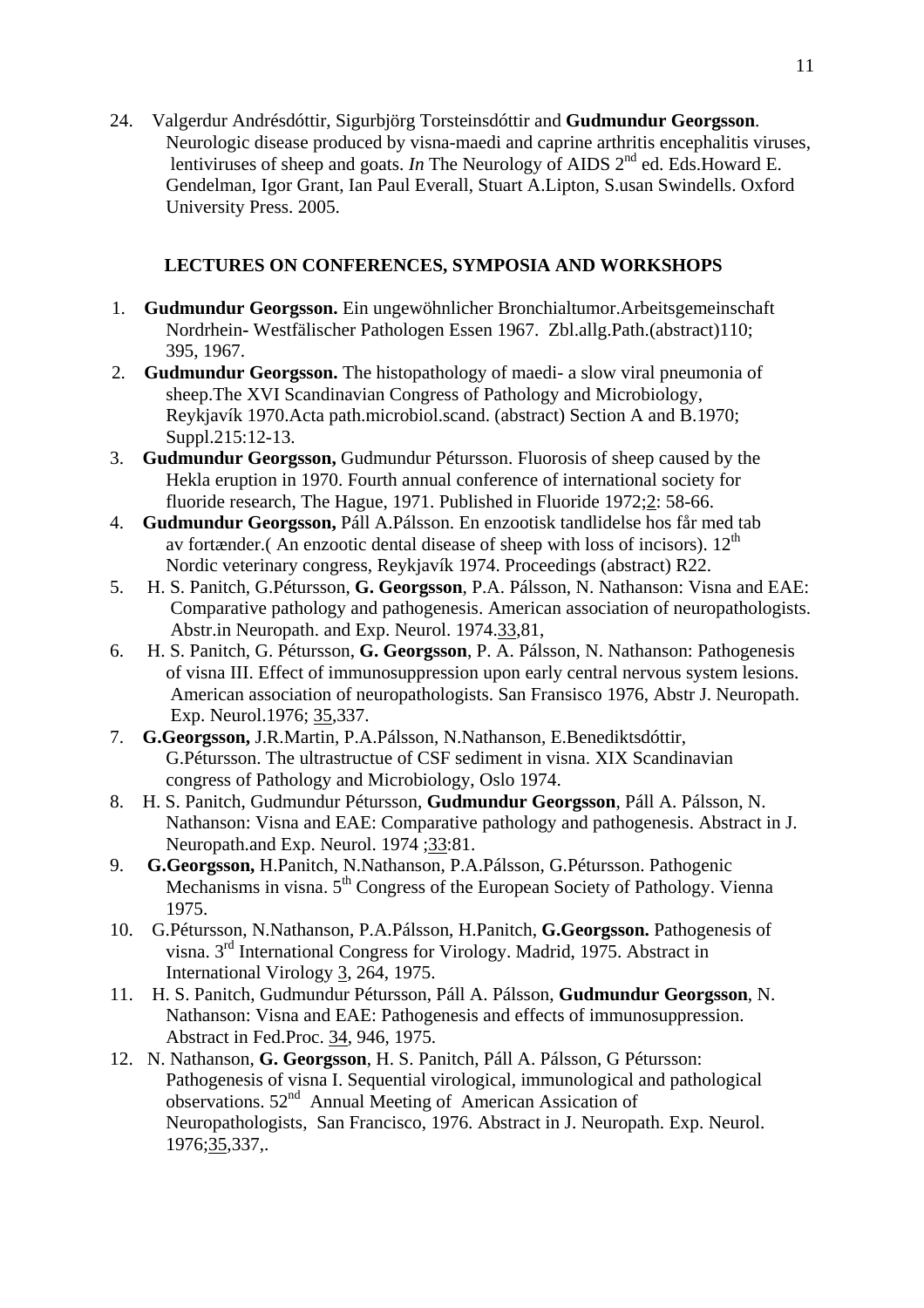- 13. H.Panitch, G.Pétursson, **G.Georgsson,** P.Palsson, N.Nathanson. Pathogenesis of visna. II Effect of immunosuppression upon early central nervous system lesions. 52<sup>nd</sup> Annual Meeting of American Association of Neuropathologists, San Francisco, 1976. Abstract in J. Neuropath. Exp. Neurol.35,337, 1976.
- 14. G.Pétursson, **G.Georgsson,** P.A.Pálsson, H.Panitch, N.Nathanson. Pathogenesis of visna:Role of the immune response in lesion production and virus persistence. Annual Meeting of American society for microbiology. Las Vegas 1977. Abstract S 224 in Proceedings.
- 15. G.Pétursson, N.Nathanson, **G.Georgsson,** H.Panitch, J.Martin, P.A.Pálsson. Immunological factors in the pathogenesis of visna. IV. International Congress of Virology, The Hague, 1978. Abstract W 12/4 p217 in Proceedings.
- 16. **G.Georgsson,** J.R.Martin, P.A.Pálsson, N.Nathanson, E.Benediktsdóttir, G.Pétursson. The ultrastructure of CSF sediment in visna. XIX. Scandinavian Congress of Pathology and Microbiology, Oslo 1979.Abstract in Acta path.microbiol., p**.**380.
- 17. **G.Georgsson,** N.Nathanson, G.Pétursson, J.R.Martin, P.A.Pálsson. (invited lecture). The immunopathogensis of visna. Symposium on: Animal models of neurological disease. Cambridge UK, 1979. Published in a book (see book chapter nr.3).
- 18. **Gudmundur Georgsson**. A comparison of pathological changes in Rida (scrapie) and Creutzfeldt-Jakob disease.Scandinavian Congress of Neurology, Reykjavík 1980. Abstract in Acta Neurol.Scand. 62 (suppl.78): 25-26.
- 19. Gunnar Gudmundsson, **Gudmundur Georgsson.** Creutzfeldt-Jakob disease in Iceland during the period 1969-1979. Creutzfeldt-Jakob disease.Scandinavian Congress of Neurology, Reykjavík 1980.Abstract in Acta Neurol.Scand. 62 (suppl.78): 26-27.
- 20. **Gudmundur Georgsson.** Afmýling í visnu(demyelination in visna). Ráðstefna um rannsóknir í læknadeild (Conference on research in the Medical Faculty, University of Iceland) 1981. Abstract no.4 in proceedings.
- 21. **G.Georgsson,** J.R.Martin**.** An ultrastructural study of denmyelination in visna. IX. International Congress of Neuropathology; Vienna, 1982. Abstract D-3-17 in Conference proceedings.
- 22. **Gudmundur Georgsson,** Thórólfur Gudnason. Krabbamein í mjógirni sauðfjár (Carcinoma in the small intestines of sheep). Ráðstefna um rannsóknir í Læknadeild (Conference on research in the Medical Faculty, University of Iceland), Reykjavík, 1982. Abstract no. 17 in proceedings.
- 23. **Gudmundur Georgsson.** (invited lecture) Patologiske forandringer ved rida (Pathological lesions in scrapie). Konferens Nordisk Forening for Veterinærpatologi. ( Conference of the Nordic Society of Verinary Pathology). Osló, 1982.
- 24. Fraser H., **Georgsson G.** Primary transmission of scrapie to mice. 65<sup>th</sup> meeting of the British Neuropathological Society. University of Glasgow, 1983.
- 25. **Gudmundur Georgsson.** Comparison of early and late pathological lesions in experimental visna.  $60^{th}$  Annual Meeting of American Association of Neuropathologists. San Diego, 1984. Abstract in J.Neuropath.Exp.Neurol. 43, 334,1984.
- 26. **Gudmundur Georgsson.** (invited lecture) Slow infections of sheep. VI Congresso, Societa Italiana di Patologica e di Allevamento degli Ovini e dei Caprini, Campobasso, Italy 1985. Lecture published in Summa.1987; 4: 5-13.
- 27. G.Pétursson, **G.Georgsson,** P.A.Pálsson. Visna and Aids. Comparative Aspects.  $9<sup>th</sup>$  Int. Symp. of the World Ass.of Vet. Microbiologists, Immunologists and Specialists in Inf. Diseases, Perugia, 1986.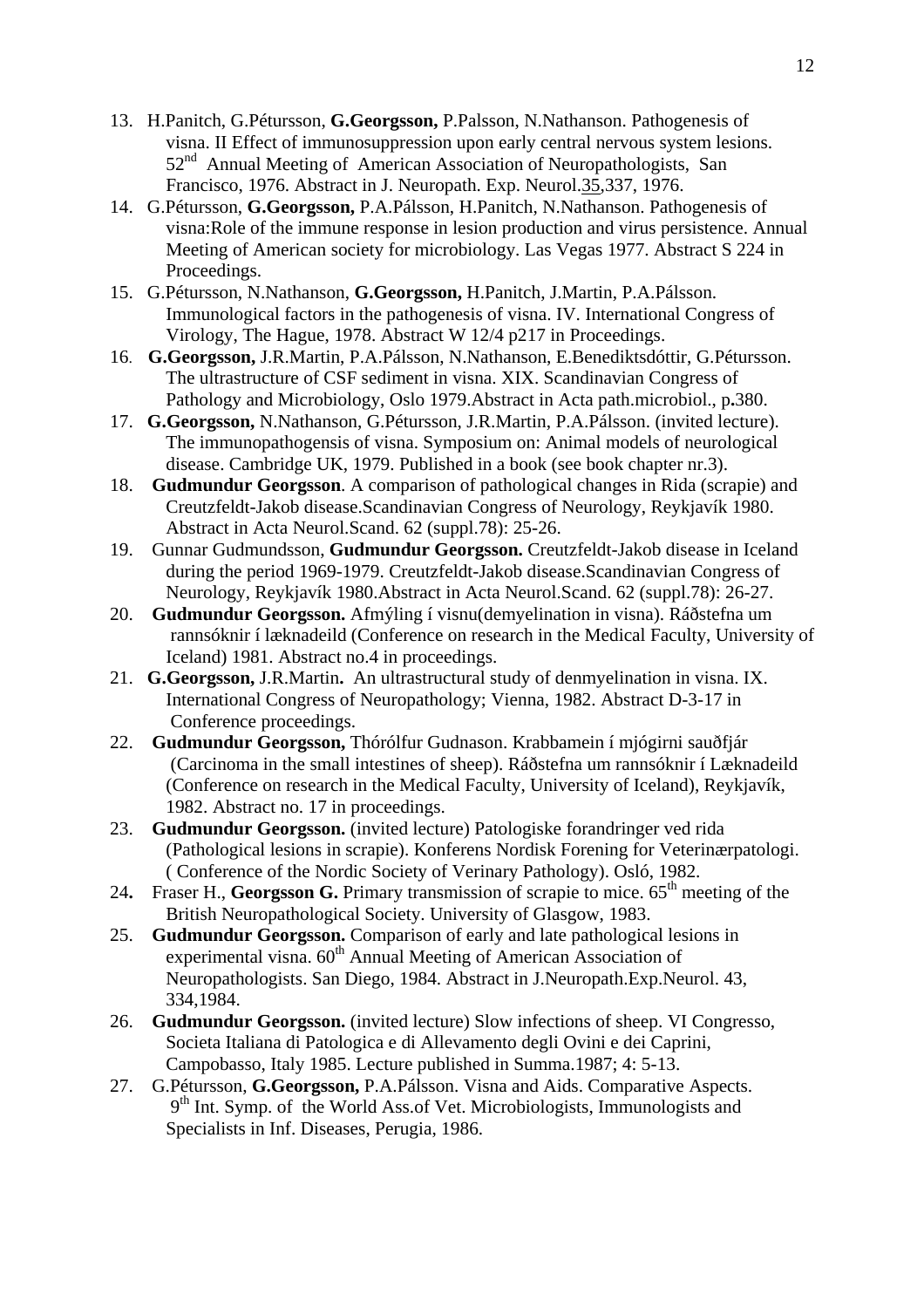- 28. **Gudmundur Georgsson,** (invited lecture) Páll A.Pálsson, Gudmundur Pétursson. Pathogenesis of visna. In: A multidisciplinary approch to myelin diseases. Rome, 1986. Published (see book chapter nr.7).
- 29. **G.Georgsson,** D.J. Houwers, K.Stefánsson, P.A.Pálsson, G.Pétursson. Immunocytochemical detection of infected cells in the CNS in Visna and Aids. X. International Congress of Neuropathology, Stockholm, 1986.Abstract no.684, p 341 in Proceedings.
- 30. Gudmundur Pétursson, **Gudmundur Georgsson,** Páll A.Pálsson, Neal Nathanson. Long-term studies on the virus host interactions in visna. XVII Annual Meeting og the Scandinavian Society for Immunology and II Summer School, Tampere,Finland 1986.
- 31. **Gudmundur Georgsson,** Dirk J. Houwers, Kári Stefánsson, Páll A.Pálsson, Gudmundur Pétursson. Ónæmislitun veiruprótína í miðtaugakerfi í visnu og eyðni. ( Immunocytochemical staining of viral proteins in Visna and AIDS). 3ja Ráðstefna um rannsóknir í Læknadeild (3<sup>rd</sup> Conference on research in Medical Faculty, University of Iceland) Reykjavík, 1986. Abstract no.3 in proceedings.
- 32. **Gudmundur Georgsson.** Viðbrögð astrocyta í ridu (Astrocytic reaction in scrapie) 4. Ráðstefna um rannsóknir í laeknadeild(4<sup>th</sup> conference on research in the Medical Faculty, University of Iceland) Reykjavík 1988. Abstract Laeknabladid 1988;68 : p.42.
- 33. **Gudmundur Georgsson.** The astrocytic response in scrapie of sheep. 5th Paulo Foundation International Symposium. Pathobiology of Alzheimer´s disease. Helsinki, 1988.
- 34. **Gudmundur Georgsson (**invited lecture). Some comparative aspects of visna and AIDS. E.U. workshop: In situ hybridization in retroviral infections. Hamburg, 1988. Published In Modern Pathology of AIDS and other retroviral infections, eds. Racz P., Haase A.T., Gluckman J.C., pp 82-98. S.Karger, Basel 1990.
- 35. **Gudmundur Georgsson,** Páll A.Pálsson**,** Gudmundur Pétursson**. (**Invited introductory lecture). Visna in sheep a model for HIV infection. Uppsala BMC program: Current status of HIV research. Uppsala , 1989.
- 36. **G.Georgsson,** P.A.Pálsson, G.Pétursson. (invited lecture) Visna and the central nervous system. Third Northern Lights Neuroscience Symposium on Virus and the brain, Reykjavík, 1989. Abstract in Acta Neurol.Scand.vol. 1989;81: 284.
- 37. **G.Georgsson,** V.Andrésdóttir**,** G.Pétursson**,** P.A.Pálsson**.** (invited lecture) Determinants of neurotropism and neurovirulence in retroviral infections of the central nervous system. Workshop on morphological and functional aspects of accessory cells in retroviral infections, Hamburg 1989. Published as book chapter (see nr.15).
- 38. **G. Georgsson,** P.A.Pálsson G.Pétursson**.** Visna and the central nervous system. Virus and the brain;3rd Northern Lights Neuroscience Symposium. Reykjavík, 1989. Abstract Acta neurol.scand. 1989; 81:284
- 39. Gudmundur Pétursson, R. Hoff-Jørgensen, K. Dalsgård, Páll A. Pálsson, **Gudmundur Georgsson**: Vaccination attempts against infection with maedi - visna ovine lentivirus. XIth Scand. Virus Symp., Ann. Meeting of the Scand. Neuropathol. Soc. and IIId Northern Lights Neuroscience Symposium. Virus and the Brain. Reykjavík. 79, 1989. Abstract in Acta Neurol.Scand.1989; 81:286.
- 40. L.Thorsteinsson, **G.Georgsson,** Ó.Jensson. Hereditary cystatin C amyloid angiopathy of the CNS: Histopathological and immunohistochemical aspects. XIth Scand. Virus Symp., Ann. Meeting of the Scand. Neuropathol. Soc. and IIId Northern Lights Neuroscience Symposium. Virus and the Brain. Reykjavík. 79, 1989. Abstract in Acta Neurol.Scand.1989; 81:258..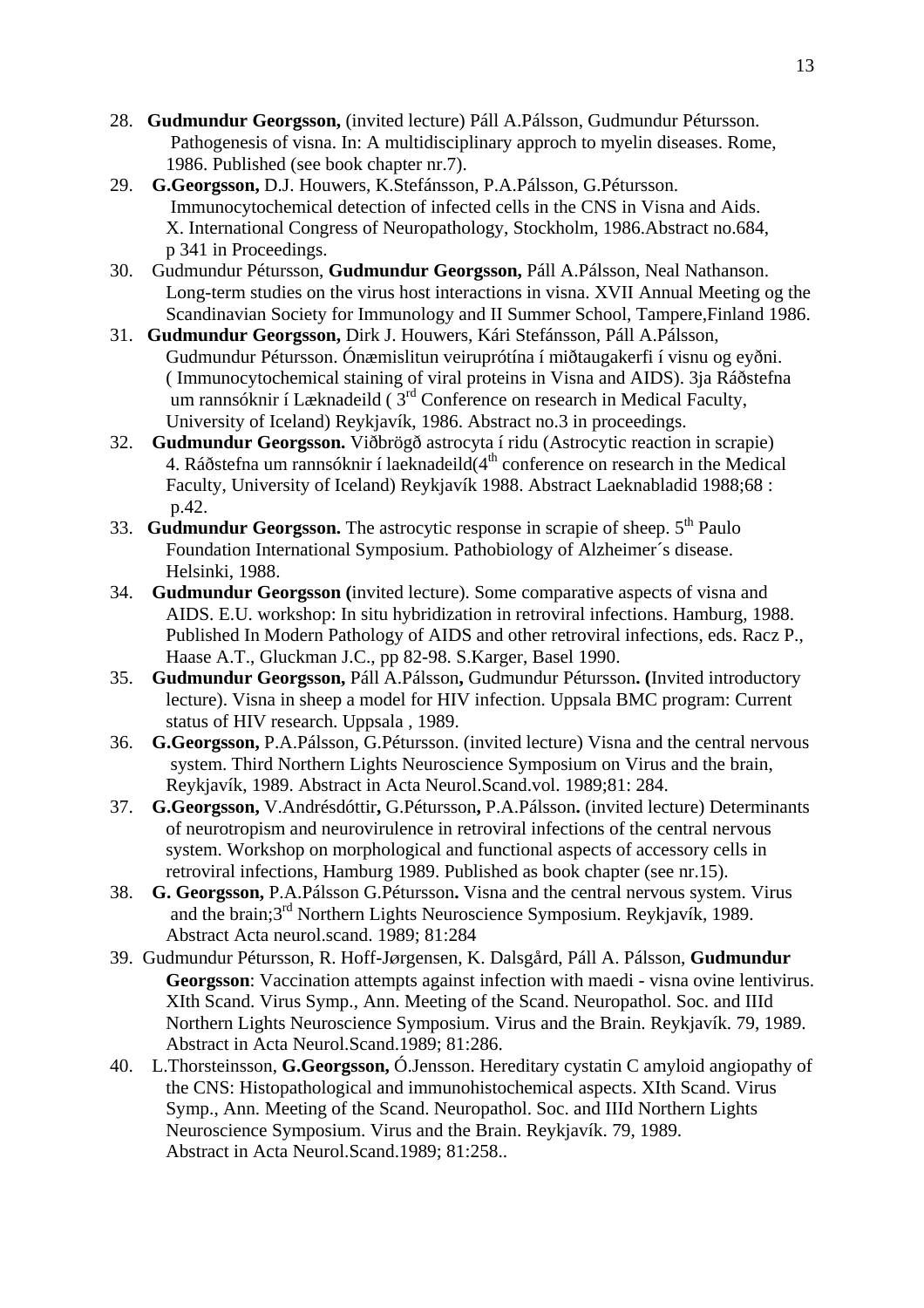- 41. S.Skarphédinsson, **G.Georgsson,** S.Sigurdarson. Isolation of scrapie associated fibrils (SAF) from Icelandic sheep. XIth Scand. Virus Symp., Ann. Meeting of the Scand. Neuropathol. Soc. and IIId Northern Lights Neuroscience Symposium. Virus and the Brain. Reykjavík. 79, 1989.Abstract in Acta Neurol.Scand.1989; 81:260.
- 42. H.Budka, **G.Georgsson.** Vergleichende Neuropathologie von Lentiviren: HIV und Visna. ( Comparative neuropathology of lentiviruses: HIV and visna virus). 35thJahrestagun der Deutschen Gesellschaft für Neuropathologie und Neuroanatomie. München, 1990. Abstract in Clin.Neuropath.1991; 10:30.
- 43. **G.Georgsson,** V.Andrésdóttir, P.A.Pálsson, G.Pétursson. Zur Frage des Neurotropismus und Neurovirulene bei Infection mit Visna virus.( On the question of neurotropism and neurovirulence in infection with visna virus).  $35<sup>th</sup>$  Jahrestagung der Deutschen Gesellschaft für Neuropathologie und Neuroanatomie. München, 1990. Abstract in Clin.Neuropath.1991; 10:32-339 and Zentralbl.Pathol.1991; 137:183.
- 44. **Gudmundur Georgsson** (invited lecture). Some comparative aspects of visna and AIDS. Satellite course to the  $28<sup>th</sup>$  Scandinavian Congress on Neurology. In Commemoration of Dr. Björn Sigurdsson. Reykjavík, 1990.
- 45. Gudmundur Pétursson, Ólafur Andrésson, Elsa Benediktsdóttir, **Gudmundur Georgsson,** Roger E.Lutley, Páll A. Pálsson, Björg Rafnar, Valgerdur Andrésdóttir. Klónuð DNA forveira veldur visnu í kindum. (Cloned DNA provirus causes visna in sheep). 5.Ráðstefna um rannsóknir í Læknadeild H.Í. ( $5<sup>th</sup>$  conference on research in the Medical Faculty, University of Iceland). Reykjavík 1990. Abstr. Laeknabladid 1991;77.
- 46. S. Torsteinsdóttir**,** E. Gísladóttir, **G. Georgsson**, P. A. Pálsson og G. Pétursson. Hlutfall undirflokka eitilfruma í blóði heilbrigðra og visnusýktra kinda.(Subsets of lymphocytes in blood of healthy and visna infeted sheep.5.Ráðstefna um rannsóknir í Læknadeild H.Í.  $(5<sup>th</sup>$  conference on research in the Medical Faculty, University of Iceland). Reykjavík 1990. Abstract Laeknabladid 1991; 77: 182-3.
- 47. Thorsteinsson L., **Georgsson G.,** Ásgeirsson B, Ólafsson Í., Jensson Ó., Gudmundsson G. Study of processing and secretion of Cystatin C in monocytes from patients with hereditary Cystatin C amyloid angiopathy. VIth International symposium on amyloidosis. Oslo, 1990. Published in Amyloid and Amyloidosis, VIth international symposium on Amyloidosis, eds. Jacob B. Natvig et al. pp.357-360. Kluwer Academic Publishers, Dordrecht, Boston,London, 1990.
- 48. S.Skarphédinsson, R Jóhannsdóttir, S.Sigurdarson, **G.Georgsson.** Detection of scrapie associated fibrils (SAF) and protease resistant proteins (PrP) in preclinical scrapie of sheep. VIIIth International Congress of Virology, Berlin 1990.
- 49. Ó.S.Andrésson, E.Benediktsdóttir, **G.Georgsson,** R.E.Lutley, P.A.Pálsson, G.Pétursson. Isolation of a molecular clone of visna provirus DNA infectious *in vitro* and pathogenic *in vivo*. VIIIth International Congress of Virology, Berlin 1990.
- 50**. Gudmundur Georgsson,** Eygló Gísladóttir, Páll A. Pálsson, Gudmundur Pétursson. Meinferli vefjaskemmda í visnu. (Pathogenesis of lesions in visna). 5.Ráðstefna um rannsóknir í Laeknadeild H.Í.(5<sup>th</sup> conference on Research in the Medical Faculty, University of Iceland) Reykjavík, 1990. Abstract in Laeknabladid 1991; 77: 182.
- 51**.** María Bjarnadóttir, Leifur Torsteinsson, **Gudmundur Georgsson,** Bjarni Ásgeirsson, Ísleifur Ólafsson, Ólafur Jensson, Gunnar Gudmundsson. Minnkaður útskilnaður á Cystatin C frá monocytum sjúklinga með arfgenga heilablæðingu vegna mýlildis. (Decreased secretion of Cystatin C by monocytes from patients with hereditary amyloid angiopathy). 5.Ráðstefna um rannsóknir í Laeknadeild H.Í.(5<sup>th</sup> conference on Research in the Medical Faculty,University of Iceland) Reykjavík, 1990. Abstract in Laeknabladid. 1991; 77: 181.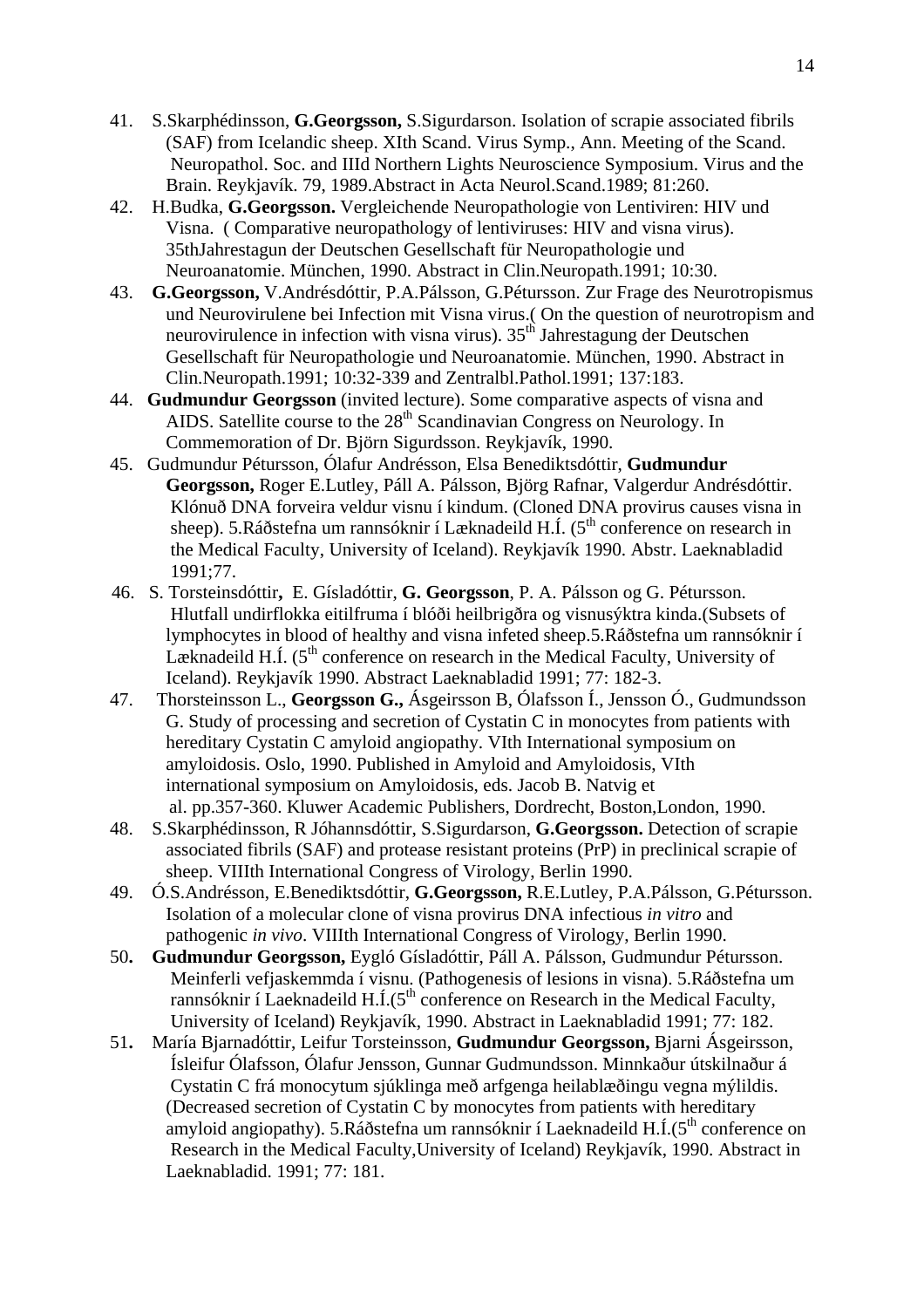- 52. Valgerdur Andrésdóttir, **Gudmundur Georgsson,** Ólafur Andrésson, Páll A.Pálsson, Gudmundur Pétursson. Erfðabreytileiki í visnu-og maedi veirum( Genetic variation of maedi- and visna virus). 5.Ráðstefna um rannsóknir í Laeknadeild  $H.\dot{I}.(5<sup>th</sup>$  conference on Research in the Medical Faculty,University of Iceland) Reykjavík, 1990. Abstract Læknabladid 1991; 77: 181-182.
- 53. Rósa Jóhannsdóttir, Sigurdur Skarphédinsson, Sigurdur Sigurdarson, **Gudmundur Georgsson.** Ridutengdir thraedir og próteaseþolið prótín finnast í heila á meðgöngutíma riðu. (Scrapie associated fibrils and protease rsistant proteins can be detected in the brain during incubation in sheep). 5.Ráðstefna um rannsóknir í Laeknadeild  $H.\dot{I}.(5<sup>th</sup>$  conference on Research in the Medical Faculty, University of Iceland) Reykjavík, 1990. Abstract Læknabladid 1991; 77; 206-207.
- 54. **G.Georgsson,** P.A.Pálsson, G.Pétursson. (Invited lecture). Neuropathology and pathogenetic mechanisms of the central nervous system lesions in visna, an ovine lentiviral infection. XI. International Congress of Neuropathology, Kyoto,1990. Proceedings, pp 199-204.
- 55. Ólafur S. Andrésson, Elsa Benediktsdóttir, Björg Rafnar, **Gudmundur Georgsson,** Páll A.Pálsson, Gudmundur Pétursson. Meinvirkt visnuveiru DNA (Pathogenic visna virus DNA). Ráðstefna um sameindaerfðafræði (Conference on molecular biology), Reykjavík, 1990.
- 56. Leifur Thorsteinsson, **Gudmundur Georgsson,** María Bjarnadóttir, Bjarni Ásgeirsson, Ísleifur Ólafsson, Ólafur Jensson, Gunnar Gudmundsson. Rannsóknir á ferli Cystatin C in monocytes ræktuðum frá sjúklingum með arfgenga heilablæðingu vegna mýlildis. (Studies on secretion of cystatin C in monocytes cultivated from patients with hereditary amyloid angiopathy). IX. Þing Félags íslenskra lyflækna (IX. Conference of Icelandic Internists), Vestmannaeyjar, Iceland, 1990.
- 57. **Gudmundur Georgsson** (invited lecture) Some comparative aspects of visna and AIDS. The Icelandic contribution to neurovirology. In commemoration of Dr. Björn Sigurdsson. Satellite course to the  $28<sup>th</sup>$  Scandinavian Congress of Neurology, Reykjavík, 1990.
- 58. **G.Georgsson,** G.Pétursson, P.A.Pálsson.(invited lecture) Pathology and pathogenesis of Visna. Second Austrian Neuroscience Winter Meeting, Kitzbühel, 1991. Abstract in Clin.Neuropathol.1991; 10: 309-310.
- 59.S. Torsteinsdóttir**, G. Georgsson**, E. Gísladóttir, P.A. Pálsson and G. Pétursson. Lymphocyte subsets in blood, spinal fluid and central nervous system in visna. The 11th European Immunology meeting, Helsinki, 1991.
- 60. Sigurbjörg Torsteinsdóttir, **Gudmundur Georgsson,** Eygló Gísladóttir, Páll A. Pálsson, Gudmundur Pétursson. Hlutfall undirflokka eitilfruma í blóði, mænuvökva og miðtaugakerfi í visnu. (Lymphocyte subsets in blood, spinal fluid and central nervous system in visna). Læknaþing (Conference of the Association of Icelandic medical doctors. Reykjavík, 1991.
- 61. **Gudmundur Georgsson,** Sigurbjörg Torsteinsdóttir, Gudmundur Pétursson, Páll A.Pálsson, Ólafur S.Andrésson. The role of the immune response in Visna a lentiviral central nervous system disease of sheep. Workshop on molecular pathologic aspects of animal models of HIV infection, Hamburg 1991. Published in Animal models of HIV and other retroviral infections eds. Racz P.,Letvin N.L., Gluckman J.C., pp 193-195. S.Karger, Basel 1993.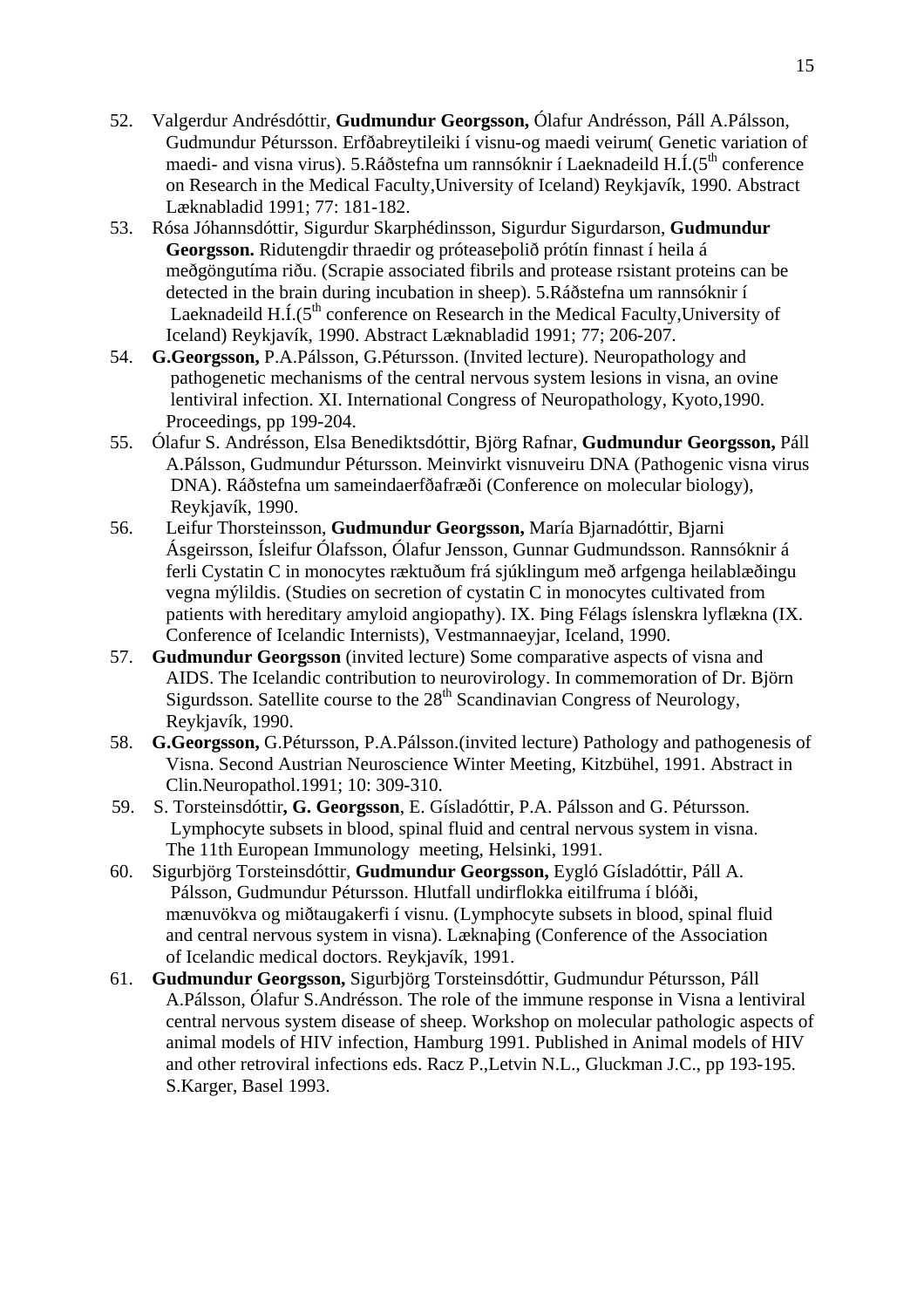- 62. Valgerdur Andrésdóttir, Xiaoshan Tang, Ólafur Andrésson, **Gudmundur Georgsson.** Erfðir maedi- og visnu veiru. ( Genealogy of maedi- and visna virus). VI.ráðstefna um rannsóknir í læknadeild Háskóla Íslands. (VIth Conference on research in medical faculty University of Iceland). Abstract Laeknabladid 1992; 78 (Suppl.22):21.
- 63. Sigurbjörg Torsteinsdóttir**, Gudmundur Georgsson**, E. Gísladóttir, Björg Rafnar, Páll A. Pálsson og Gudmundur Pétursson. Meinferli vefjaskemmda í miðtaugakerfi í visnu: Frumubundið ónæmi og undirflokkar eitilfruma í blóði, heila og mænuvökva. (Pathogenesis of lesions in central nervous system in visna: cellmediated immunity and subsets of lymphocytes in blood, brain and CSF). VI.ráðstefna um rannsóknir í læknadeild Háskóla Íslands. (VIth Conference on research in medical faculty University of Iceland). Abstract Laeknabladid 1992; 78 (Suppl.22):22.
- 64. Ólafur S. Andrésson, **Gudmundur Georgsson,** John Elser, Matthew A.Gonda, Valgerdur Andrésdóttir, Elsa Benediktsdóttir, Páll A.Pálsson, Gudmundur Pétursson. Meinvirkt visnuveiru DNA (Pathogenic visna virus DNA). VI.ráðstefna um rannsóknir í læknadeild Háskóla Íslands. (VIth Conference on research in medical faculty University of Iceland). Abstract Laeknabladid 1992; 78 (Suppl.22):20
- 65. **Gudmundur Georgsson,** Richard J. Kascsak. Mýlildi í ridu (Amyloid in scrapie). VI.ráðstefna um rannsóknir í læknadeild Háskóla Íslands. (VIth Conference on research in medical faculty University of Iceland). Abstract Laeknabladid 1992; 78 (Suppl.22):11.
- 66. **G.Georgsson,** S.Torsteinsdóttir, E.Gísladóttir, B.Rafnar, P.A.Pálsson, G.Pétursson. Die zelluläre Immunreaktion spielt eine Rolle für die Entwicklung von Läsionen des Zenralnervensystems in visna. (The cellular immune response plays a role in the evolution of central nervous system lesions in visna). 37. Jahrestagung der Deutschen Gesellschaft für Neuropathologie und Neuroanatomie, Hamburg 1992.
- 67. Ó.S.Andrésson, M.A.Gonda, P.A.Pálsson, G.Pétursson, **G.Georgsson.** The host response to experimental infection with an infectious molecular clone. IV.European meeting of Neuropathology. Berlin 1992. Abstract in Clin.Neuropathol.1992, 11; 167.
- 68. L.Thorsteinsson, **G.Georgsson,** B.Ásgeirsson, M.Bjarnadóttir, Í. Ólafsson, Ó. Jensson, G.Gudmundsson. Decreased secretion of cystatin C variant in monocytes from individuals with the mutation causing hereditary cystatin C amyloid angiopathy (HCCAA) and stroke. Third international conference on Alzheimer´s disease and related disorders. Abano Terme (Padova), 1992.
- 69. Gudmundur Pétursson, **Gudmundur Georgsson**, Sigurbjörg Torsteinsdóttir: The distribution of infected cell types in ovine lentiviral infections. European Workshop on Small Ruminant Lentiviruses, Montana, Switzerland, 1992.
- 70. Sigurbjörg Torsteinsdóttir, **Gudmundur Georgsson**, Eygló Gísladóttir, Björg Rafnar, Páll A. Pálsson, Gudmundur Pétursson: Pathogenesis of central nervous system lesions in visna: cell-mediated immunity and lymphocyte subsets in blood, brain and cerebrospinal fluid. European Workshop on Small Ruminant Lentiviruses, Montana, Switzerland,. 1992.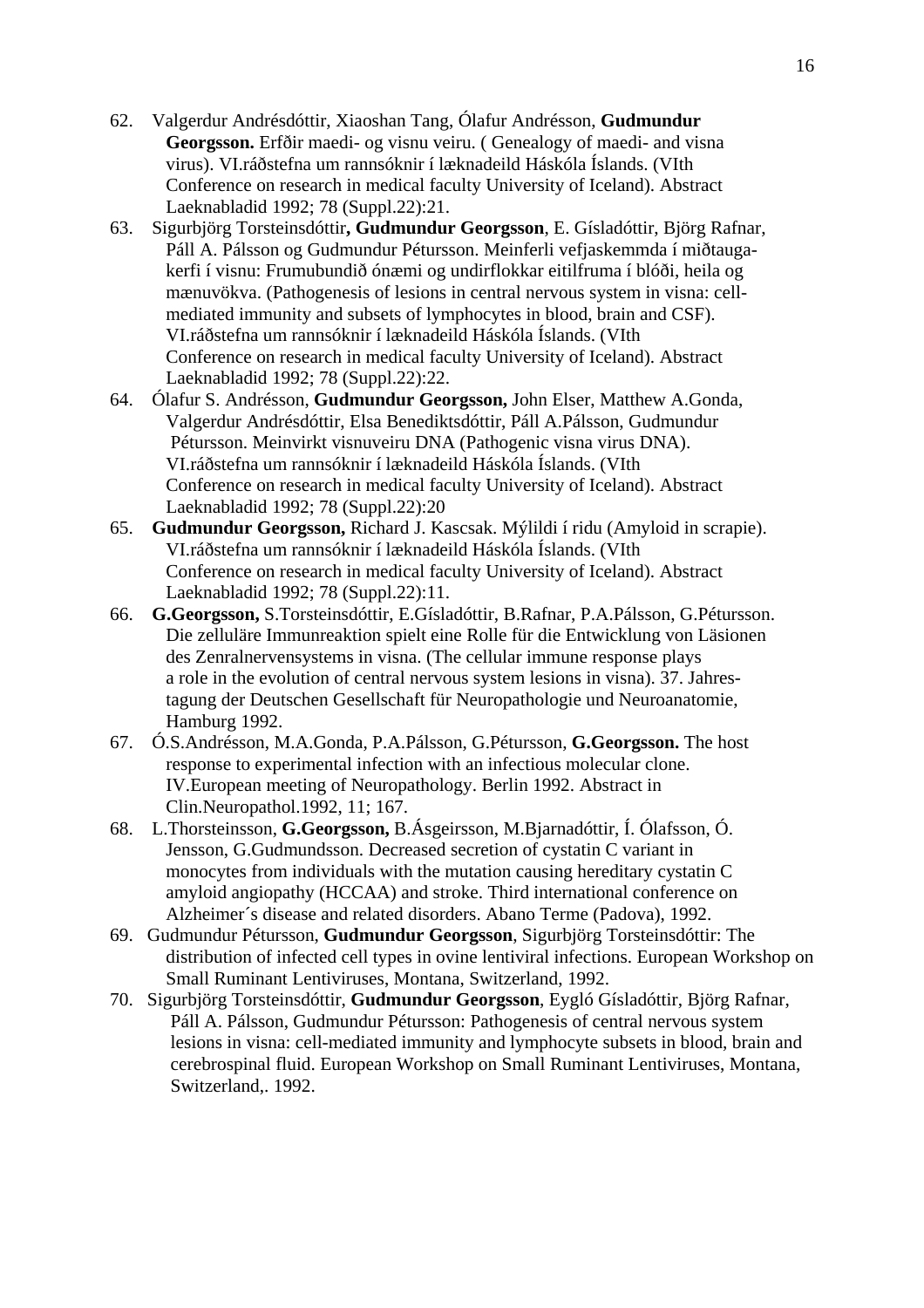- 71. G.Agnarsdóttir, S.Torsteinsdóttir, **G.Georgsson,** E.Benediktsdóttir, E.Gunnarsson, P.A.Pálsson, G.Pétursson. The effect of cyclosporin A (CSA) on visna infection in sheep. The New York Academy of sciences.Slow infections of the central nervous system. The legacy of Björn Sigurdsson. Reykjavík 1993. Published in Ann.N.Y.Acad.Sci. 1994; 724: 162-165.
- 72. **Gudmundur Georgsson,** Richard J. Kascsak.Cerebral amyloidosis in natural scrapie of Icelandic sheep is of rare occurrence.The New York Academy of sciences.Slow infections of the central nervous system. The legacy of Björn Sigurdsson. Reykjavík 1993. Published in Ann.N.Y.Acad.Sci. 1994; 724: 344- 346.
- 73. **Gudmundur Georgsson (**invited lecture). Neuropathologic aspects of lentivirus Infections. The New York Academy of sciences.Slow infections of the central nervous system. The legacy of Björn Sigurdsson. Reykjavík 1993. Published in Ann.N.Y.Acad.Sci. 1994; 724: 50-67.
- 74. **G.Georgsson** (invited lecture) Slow infections, ein klassisches Concept aus heutiger Sicht ( Present view of an classical concept). Sitzung (meeting) der Münchener Tierärztlichen Gesellschaft ( society of Veterinarians of Munich). München 1994. Published in Berliner und Münchener Tierärtzliche Wochenschrift 1994; 107 (5):178. ( Autorenreferat).
- 75. **G.Georgsson.** Visna. Seminar für Neuropathologie und der Tierärztlichen Fakultät der Universität. München 1994.
- 76. G.Agnarsdóttir G., V. Andrésdóttir, S. Árnadóttir, S. Torsteinsdóttir**, G. Georgsson**, G. Pétursson. Interaction of different isolates of MV virus with peripheral blood mononuclear cells and choroid plexus cells. Second European workshop on ovine and caprine lentiviruses. La Londe les Maures, Frakklandi 1994.
- 77. **Gudmundur Georgsson, (**invited lecture) Maedi and Visna The prototype slow infections. XVII. Nordic Veterinary Congress., Reykjavík, 1994.
- 78.S. Torsteinsdóttir**,** S. Matthíasdóttir, Ó.S. Andrésson, V. Andrésdóttir and **G. Georgsson.** (Poster) Infection of sheep with two different molecular clones of visna virus. Nordic conference on Immunology, Reykjavík 1994.
- 79. S. Torsteinsdóttir**,** S. Matthíasdóttir, Ó.S. Andrésson, V. Andrésdóttir and **G. Georgsson.** (Poster) Infection of sheep with two different molecular clones of visna virus.(Sýking á kindum með tveimur mismunandi erfðafræðilegum klónum visnuveiru). VII ráðstefna um rannsóknir í læknadeild Háskóla Íslands. (VII. Conference on reasearch at the Medical Faculty of the University of Iceland) Reykjavík 1995.Abstract in Laeknabladid 1994;80 (suppl.27):94.
- 80. Halldór Thormar, **Gudmundur Georgsson,** Páll A.Pálsson, Jan Balzarini, Lieve Naesens, Sigurbjörg Torsteinsdóttir, Erik De Clerq. PMEA hamlar sýkingu með visnu veiru í lömbum: Dýralíkan til a prófa lyf gegn alnæmisveiru.( PMEA inhibits infection of lambs with visna virus: An animal model to test drugs against HIV-1). VII. Ráðstefna um rannsóknir í læknadeild Háskóla Íslands. (VII.Conference on Research in the Medical faculty, University of Iceland). Reykjavík 1995. Abstract in Laeknabladid 1994; 80 (suppl.29):28.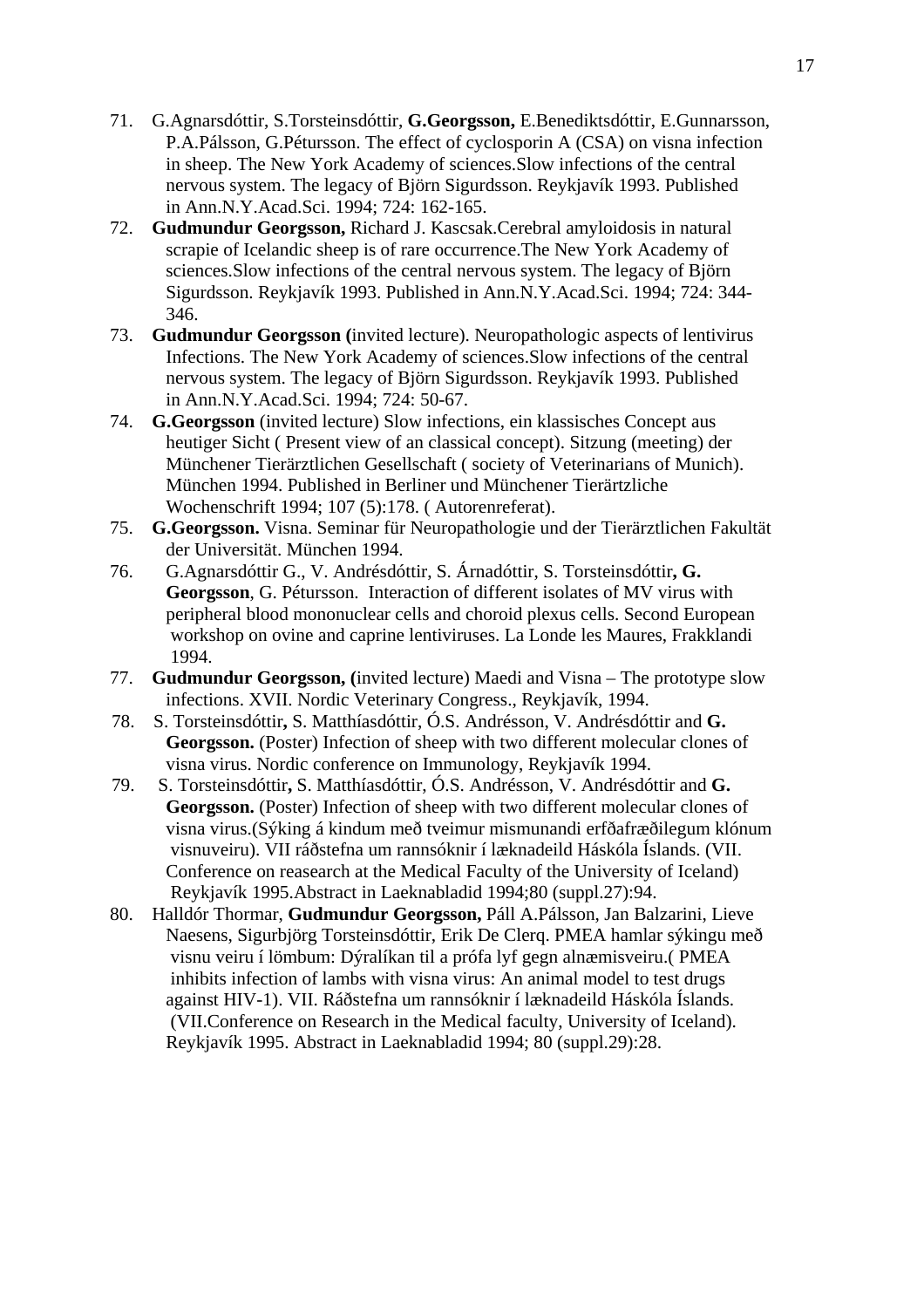- 81. Gudrún Agnarsdóttir, Valgerdur Andrésdóttir, Sigurbjörg Torsteinsdóttir, Sigrídur Matthíasdóttir, Steinunn Árnadóttir, Gudmundur Pétursson**,** Páll A. Pálsson, Ólafur S. Andrésson, Björg Rafnar, Svava Högnadóttir, **Gudmundur Georgsson**. Ferli ólíkra mæði- og visnuveirustofna í hnattkjarna átfrumum (makrófögum) og æðaflækjufrumum kinda. (Replication of different maedi-and visna virus strains in macrophages and choroid plexus cells of sheep.VII. ráðstefnan um rannsóknir í læknadeild Háskóla Íslands. (VII. Conference on research in the Medical faculty, University of Iceland) 1995. Abstract in Laeknabladid 1995, (E 28), bls.28.
- 82. **Gudmundur Georgsson,** Sigurdur Sigurdarson. (Poster). Scrapie in Iceland: Epidemiology, main clinical and pathologic features and eradication program. International symposium on Prion diseases, epidemiology, biochemistry and molecular biology. Göttingen 1995.
- 83. **Gudmundur Georgsson,** Sigurdur Sigurdarson, Gunnar Gudmundsson, Páll A. Pálsson, Einar M.Valdimarsson. (Poster) Epidemiology of Creutzfeldt-Jakob disease and scrapie of sheep in Iceland. Vth European Congress of Neuropathology, Paris 1996.
- 84. H.Thormar, **G.Georgsson,** P.A.Pálsson, E.Gunnarsson, S.Thorsteinsdóttir, .Balzarini, L.Naesens, E.De Clerq. Visna in sheep as a model for chemotherapy of lentiviral CNS infections. The  $2<sup>nd</sup>$  International symposium on infection models in antimicrobial chemotherapy. Reykjavík, 1996. Abstract in Programme and Abstracts pp.24-26.
- 85. **Gudmundur Georgsson.** Scrapie of sheep and Creutzfeldt-Jakob disease in Iceland. Conference on Phenotypic variation in Creutzfeldt-Jakob disease.(The human prion diseases Biomed-1 concerted action). Vienna, 1996.
- 86. Pálsdóttir, Á., Thorgeirsdóttir, S., Sigurdarson, S.,**Georgsson, G**. Arfgerðir príongena í íslensku sauðfé og næmi gegn riðusmiti. ( Genotypes of the prion gene in Icelandic sheep and susceptibility to infection).Ráðstefna um rannsóknir í sameindalíffræði, (Conference on research in molecular biology). Reykjavík 1996. Abstract í Ráðstefnuriti bls. 14. Abstract in Proceedings p.14.
- 87. Gudmundur Pétursson, P.Turelli, Sigrídur Matthíasdóttir, **Gudmundur Georgsson**, Ólafur S. Andrésson, Sigurbjörg Torsteinsdóttir, R. Vigne, Valgerdur Andrésdóttir, Gudrún Agnarsdóttir, G. Quérat: Meinvirkni visnuveiru án dUTPasa gens. (Pathogenicity of visna virus with deleted UTPase gene). Rannsóknir í sameindaerfðafræði (Research in molecular biology).Ráðstefna Líffræðistofnunar Háskólans (Conference of the Institute for biology, University of Iceland) Reykjavík 1996. Útdráttur í ráðstefnuriti, bls. 8-9. Abstract in proceedings pp. 8-9.
- 88. **Gudmundur Georgsson,** Sigurdur Sigurdarson, Gunnar Gudmundsson, Páll A.Pálsson, Einar M. Valdimarsson. Creutzfeldt-Jakob sjúkdómur og rida í sauðfé á Íslandi. (Creutzfeldt-Jakob disease and scrapie of sheep in Iceland). VIII. Ráðstefna umd rannsóknir í læknadeild Háskóla Íslands ( VIII. Conference on research in the Medical Faculty of University of Iceland), Reykjavík 1997. Abstract in Laeknabladid 1996; 82 (suppl.34): 57-58.
- 89. **Gudmundur Georgsson.** Príon sjúkdómar í mönnum og skepnum. (Prion diseases of humans and animals). Ráðunautafundur ( Meeting of veterinary consultants). Reykjavík 1999. Published in proceedings of the meeting pp.253-259.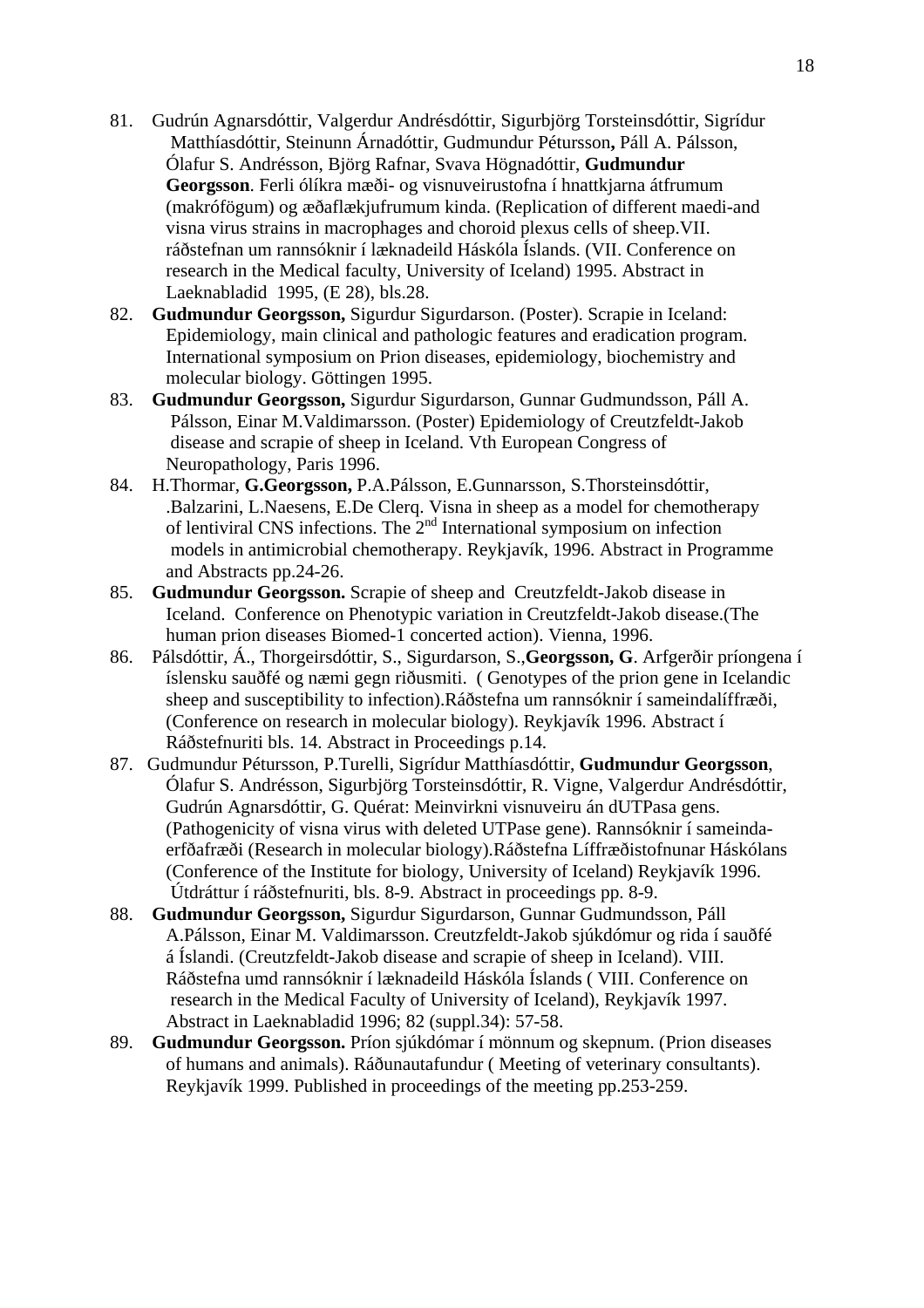- 90. **G. Georgsson**, K. Bergsteinsdóttir, G. Agnarsdóttir, Ó.S. Andrésson, V. Andrésdóttir, S. Torsteinsdóttir**,** and G. Pétursson. Constitutive and visna virus induced expression of class I and II MHC antigens in the central nervous system of sheep. 3rd European Workshop on Ovine and Caprine Retroviruses Jaca, Spain. 1997.
- 91. G. Agnarsdóttir, G. Schmidhauser, S. Matthíasdóttir, S. Torsteinsdóttir**, G. Georgsson**, G. Pétursson, Ó.S. Andrésson, B. Rafnar, S. Högnadóttir and V. Andrésdóttir. Growth of lung- and brain derived isolates of maedi-visna virus in sheep choroid plexus cells and macrophages. 3rd European Workshop on Ovine and Caprine Retroviruses Jaca, Spain. 1997.
- 92**.** G. Pétursson, P. Turelli, S. Matthíasdóttir, **G. Georgsson**, Ó.S. Andrésson, S. Torsteinsdóttir**,** R. Vigne, V. Andrésdóttir, G. Agnarsdóttir, E. Gunnarsson and G. Quérat. Visna virus dUTPase is dispensable for pathogenicity.3rd European Workshop on Ovine and Caprine Retroviruses Jaca, Spain1997.
- 93. **Gudmundur Georgsson.** K. Bergsteinsdóttir, G. Agnarsdóttir, Ó.S. Andrésson, V. Andrésdóttir, S. Torsteinsdóttir**,** and G. Pétursson.Constitutive and visna virus induced expression of class I and II MHC antigens in the central nervous system of sheep. Annual meeting of the Scandinavian society of neuropathology, Reykjavík 1998. Abstract in Acta Neurol.Scand. 1998.
- 94. **Gudmundur Georgsson,** Elías Ólafsson, Gunnar Gudmundsson , Creutzfeldt-Jakob disease in Iceland: Results of a 40 years surveillance. Workshop of the EU project NEUROCJD, Oslo, 2000.
- 95. Jobes D.V., Ryschkewitsch C.F, **Georgsson G.,** Stoneer G.L. Genotype distribution of the human JC virus (JCV) in Iceland.Conference of the International Society for Neurology. San Francisco 2000.
- 96. **Gudmundur Georgsson.** Lentivirus infections of the central nervous system. Workshop of the EU project Muvaden: SIV in rhesus monkeys a model for development of vaccine for HIV infection. Hamburg 2000. Abstract in proceedings of the meeting.
- 97. **Gudmundur Georgsson. (**invited lecture)Príon sjúkdómar í mönnum og skepnum. (Prion diseases in humans and animals). Læknadagar ( Meeting of the association of Icelandic medical doctors). Reykjavík, 2001.
- 98. **Gudmundur Georgsson.** SIV/HIV vaccines: Central nervous system. Why? Workshop on the EU-project: SIV/HIV vaccines: Detecting efficacy and Explaining inefficaccy. Hamburg 2002. Abstract in proceedings.
- 99. Stefanía Thorgeirsdóttir, Sigurdur Sigurdarson, **Gudmundur Georgsson,** Ástrídur Pálsdóttir.(veggspjald/poster). Rannsókn á einkennalausum kindum í riðuhjörð með samanburði á arfgerðum príongensins og niðurstöðum þriggja mismunandi greiningaraðferða riðu.(Assesment of subclincal infection in a scrapie affected sheep flock with comparison with different types of the prion gene and three different diagnostic methods). X. ráðstefna um rannsóknir í laeknadeild Háskóla Íslands.(Xth conference of research in the medical faculty, University of Iceland), Reykjavík 2001. Abstract in Laeknabladid 2000; 86 (suppl.40) p58.
- 100. Vilhjálmur Svansson, Eggert Gunnarsson, **Gudmundur Georgsson,** Gudmundur Pétursson, Sigrídur Björnsdóttir, Sigrídur Matthíasdóttir, Sigurdur Sigurdarson, Sigurbjörg Torsteinsdóttir, Steinunn Árnadóttir. (veggspjald/poster). Rafeindasmájsárskoðun á saursýnum úr hrossum með smitandi hitasótt. (Electron microscopic study of fecal samples from horses with infectious fever). X. ráðstefna um rannsóknir í laeknadeild Háskóla Íslands.(Xth conference of research in the medical faculty, University of Iceland), Reykjavík 2001. Abstract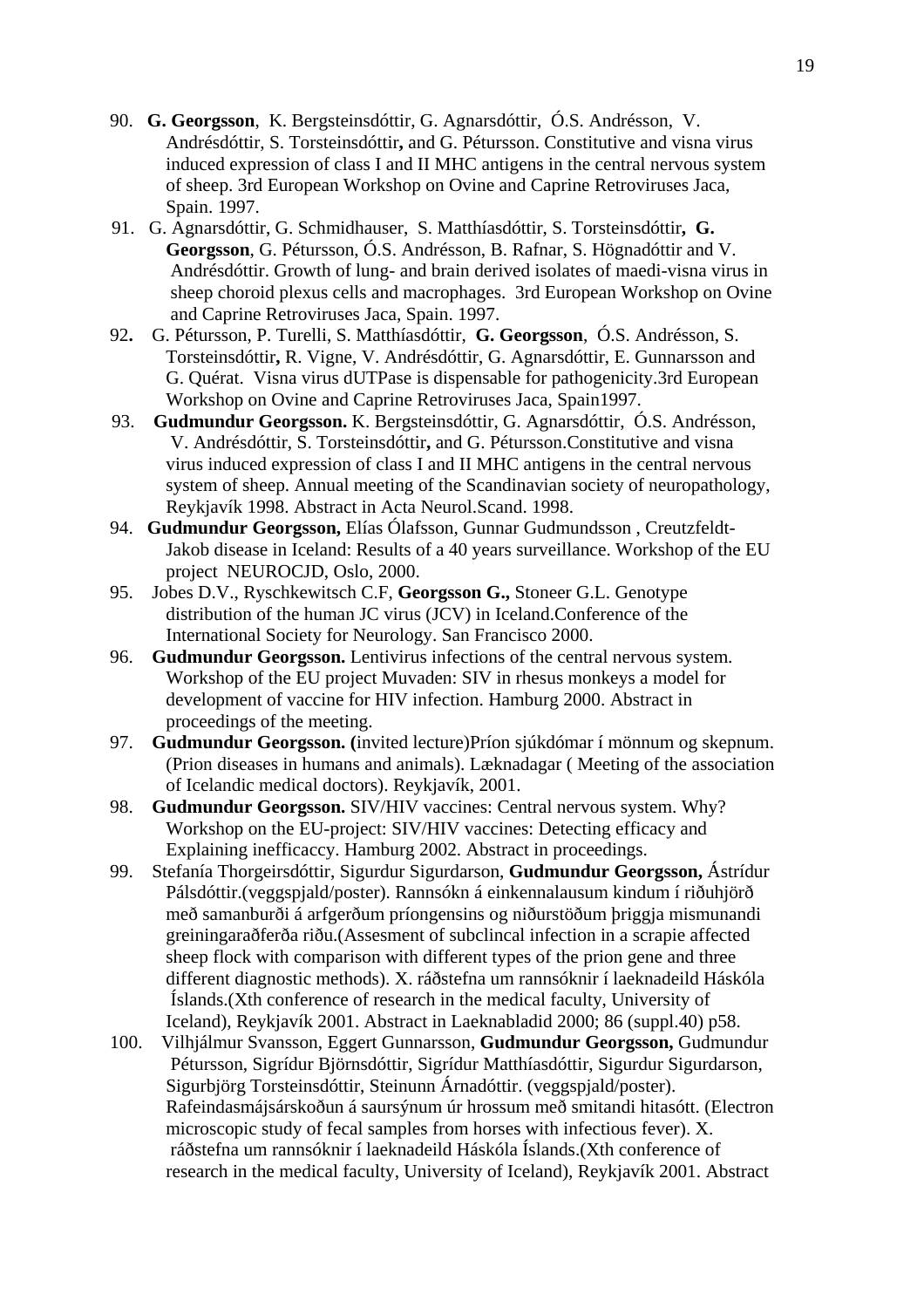in Laeknabladid 2000; 86 (suppl.40) p66.

- 101. Benedikta S.Haflidadóttir, Sigrídur Matthíasdóttir, Agnes H. Martin, **Gudmundur Georgsson,** Gudrún Agnarsdóttir, Robert Skraban, Valgerdur Andrésdóttir, Sigurbjörg Torsteinsdóttir. (veggspjald/poster). Taugameinvirkni maedi-visnu veiru ákvarðast ekki einvörðungu af V4 lykkju í hjúpprótíni veirunnar. (Neurovirulence of maedi-visna virus is not solely decided by the V4 loop in the envelope protein of the virus). X. ráðstefna um rannsóknir í laeknadeild Háskóla Íslands.(Xth conference of research in the medical faculty, University of Iceland), Reykjavík 2001). Abstract in Laeknabladid 2000; 86 (suppl.40) p.63.
- 102**. Gudmundur Georgsson.** Comparison of neuropathologic changes in rhesus Monkeys infected and challenged with SIVmac251. Workshop meeting of the EU –project :SIV vaccines: Detecting efficacy and explaining inefficacy (DETEC). Innsbruck 2001.
- 103. Stefanía Thorgeirsdóttir, **Gudmundur Georgsson**, Eyjólfur Reynisson, Sigurdur Sigurdarson og Ástrídur Pálsdóttir. (Veggspjald/Poster). Leit að einkennalausum smitberum riðu: Rannsókn á sambandi arfgerða príongensins og uppsöfnunar riðusmitefnis. (Search for subclincal infection of sheep: Study of association between genotype of prion and accumulation of the infectious agent). XI.ráðstefna um rannsóknir í Lækna-Tannlækna- og Lyfjafræðideild. (XI.conference on research in Faculties of Medicine, Dentistry and Pharmacology Reykjavík 2003). Abstract in Laeknabladid 2002 ; 88;(suppl.47) p. 108.
- 104. **Georgsson G. (**invited lecture)Results of 40 years surveillance for Creutzfeldt-Jakob disease in Iceland.33rd. Scaninavian neurology congress. Reykjavík 2002. Abstract in Laeknabladid 2002; 88 (suppl.43): p37.
- 105. Stoner G.L., Jobes D.V., Ryschkewitsch C.F., **Georgsson G.,** Mörk S., Farrell M. Origins of JC genotypes in Iceland. International Congress of Neurovirology, Paris 2002.
- 106. **Gudmundur Georgsson.** What are the animal welfare consequences of small ruminant Lentiviral (SRLV) infection? Diseases and their symptoms. Workshop on EU-Cost action 834. Bamberg near Bern Switzerland, 2002.
- 107. **Gudmundur Georgsson.** Search for healthy carriers of scrapie. Conference of TSE´s In Chatâteau d'Artigny, Tours, France, 2002.
- 108. Astridur Palsdottir, Sigurdur Sigurdarson, **Gudmundur Georgsson** and Stefania Thorgeirsdottir. PrP genotypes and scrapie susceptibility in Icelandic sheep. Conference on methods for control of Scrapie. Oslo 2003. Abstract in proceedings of the meeting p. 25.
- 109. Stefania Thorgeirsdottir, **Gudmundur Georgsson**, Sigurdur Sigurdarson and Astridur Palsdottir. Search for healthy carriers of scrapie: Subclinical infection of sheep in three Icelandic scrapie flocks in correlation with PrP genotypes. "International Conference on Transmissible Spongiform Encephalopathies" Edinburgh 2002. Abstract in proceedings p.12.
- 110. **Gudmundur Georgsson.** Search for healthy carriers of scrapie. Workshop of the EU Project NEUROCJD, Brüssel, 2002.
- 111. **Gudmundur Georgsson.** Codon 129 genotypes in the healthy Icelandic population. Joint workshop of the EU-projects, NEUROCJD and EUROCJD. Descenzano, Italy 2003.
- 112. Stefanía Thorgeirsdóttir, **Gudmundur Georgsson,** Sigurdur Sigurdarson, Ástrídur Pálsdóttir. Rida á Íslandi. Tíðni einkennalauss riðusmits í þremur riduhjördum og samband vid PrP arfgerðir. ( Scrapie in Iceland: Incidence of subclinical infection in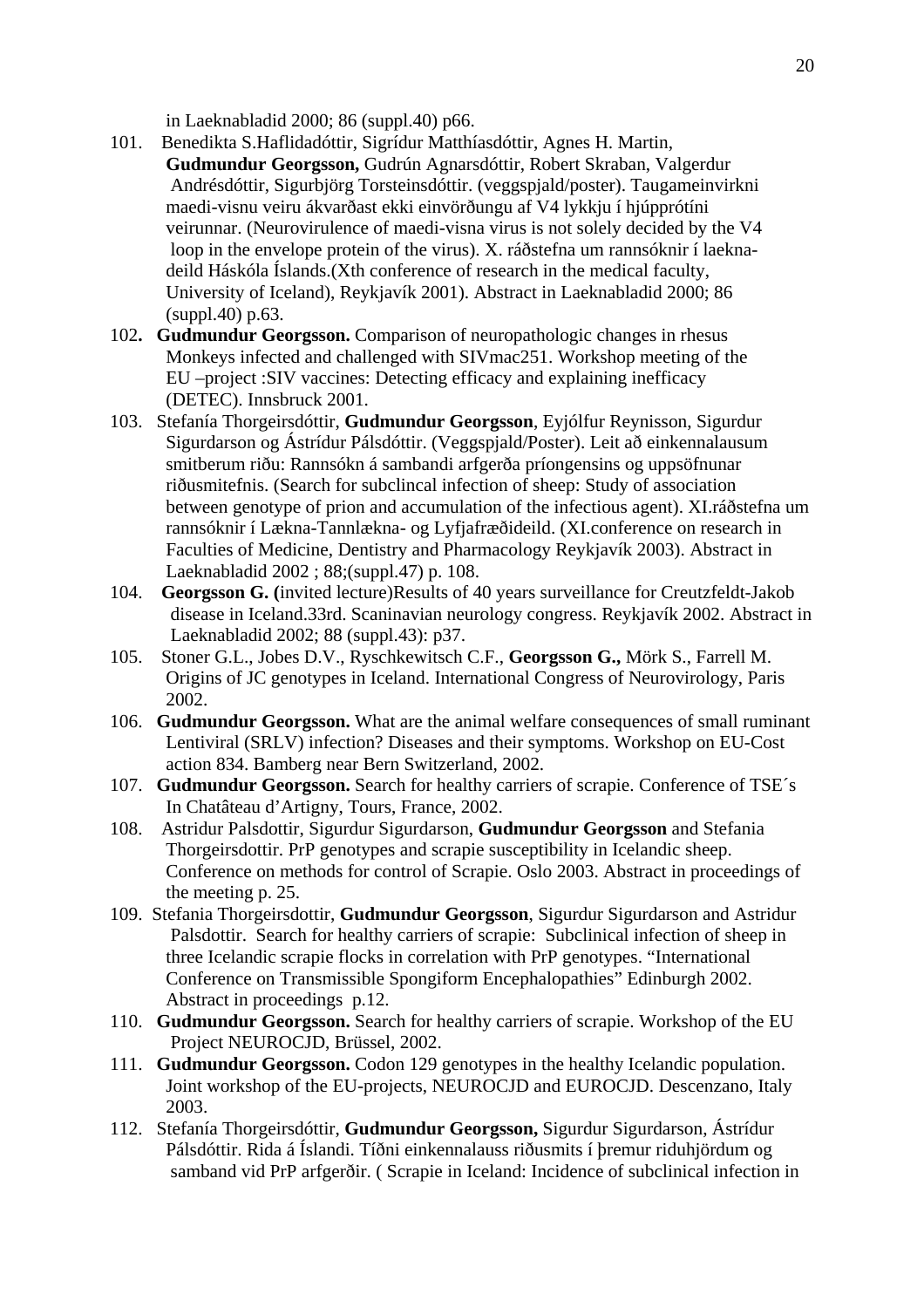three scrapie-affected flocks and correlation with PrP genotypes). Ellefta ráðstefna um rannsóknir í laeknadeild, tannlaeknadeild og lyfjafraedideild Háskóla Íslands. (Eleventh conference of research in the faculties of medicine, dentistry, pharmacology of University of Iceland) Reykjavík, 2003. Abstract in Laeknabladid 2002;88 (suppl.47): 42.

- 113. Birkir Thór Bragason, Eiríkur Sigurdsson, **Gudmundur Georgsson,** Ástrídur Pálsdóttir.(Veggspjald/Poster). Rannsókn á próteinsamskiptum príon-próteins (PrP). ( Study of protein interactions of the prion-protein (PrP). (Eleventh conference of research in the faculties of medicine, dentistry, pharmacology of University of Iceland) Reykjavík, 2003. Abstract in Laeknabladid 2002;88 (suppl.47): 87.
- 114. Stefanía Thorgeirsdóttir, **Gudmundur Georgsson,** Eyjólfur Reynisson, Sigurdur Sigurdarson, Ástrídur Pálsdóttir. (Veggspjald/Poster). Leit að einkennalausum smitberum ridu. Rannsókn á sambandi argerða príongensins og uppsöfnunar ridusmitefnis. (Search for asymptomatic carriers of the infectious agent. Analysis of correlation between prion genotypes and accumulation of the infectious agent). Ellefta ráðstefna um rannsóknir í laeknadeild, tannlaeknadeild og lyfjafraedideild Háskóla Íslands. (Eleventh conference of research in the faculties of medicine, dentistry, pharmacology of University of Iceland) Reykjavík, 2003. Abstract in Laeknabladid 2002;88 (suppl.47): 108.
- 115. G. Agnarsdóttir, S. Torsteinsdóttir, S. Matthíasdóttir, A.H. Martin, V. Andrésdóttir, **G. Georgsson**, V. Svansson, O.S. Andrésson, S. Högnadóttir and G. Pétursson (Veggspjald/Poster) Mucosal vaccination with an attenuated Maedi-Visna virus clone. 34<sup>th</sup> Annual Meeting of the Scandinavian Society for Immunology and 19<sup>th</sup> Summer School, Reykjavík, 2003. Abstract published in Scand. J. Immunol. 58, 250.
- 116. **Gudmundur Georgsson.** vCJD Tonsil Immunostaining for PrP: Testing of Protocols and antibodies. Joint meeting of the EU. Projects, NEUROCJD and EUROCJD. Descenzano, Italy 2003.
- 117. Perla Þorbjörnsdóttir, Sveinn Haukur Magnússon, Margrét Ösp Stefánsdóttir, Ragnhildur Kolka, Eggert Gunnarsson, **Gudmundur Georgsson,** Gudmundur Jóhann Arason.(Veggspjald/Poster). Uppsetning adferda til að greina áhrif magnakerfis á kransaedasjúkdóm í músum. (Establishment of methods to detect the effect of the complement system on coronary disease in mice). Ellefta ráðstefna um rannsóknir í laeknadeild, tannlaeknadeild og lyfjafraedideild Háskóla Íslands. (Eleventh conference of research in the faculties of medicine, dentistry, pharmacology of University of Iceland) Reykjavík, 2003. Abstract in Laeknabladid 2002;88 (suppl.47): 75.
- 118. **Gudmundur Georgsson.** The central nervous system in vaccination experiments with SIV in rhesus monkeys. Workshop of the EU-project DETEC.Siena,2003.
- 119. Stefanía Thorgeirsdóttir, Thordur Tryggvason, Sveinn Gudmundsson, **Gudmundur Georgsson.** (Veggspjald/Poster). Rannsókn á breytileika í tákna 129 í príongeni í heilbrigðum Íslendingum. (Study of polymorphism of codon 129 of the prion gene in Healthy Icelanders). Afmælisráðstefna líffræðifélagsins 2004. (Anniversary meeting of the Icelandic Society of Biology). Reykjavík 2004.Proceedings p.136.
- 120. **Gudmundur Georgsson.** The central nervous system in vaccination experiments with SIV in rhesus monkeys. Workshop of the EU-project Muvaden.Hamburg 2004.
- 121. Stefanía Thorgeirsdóttir, Ásta D. Jónasdóttir, Thórdur Tryggvason, Sveinn Gudmundsson, **Gudmundur Georgsson.** Rannsókn á breytileika í príongeni í heilbrigðu íslensku þýði. (Study of polymorphism in the prion gene in the normal Icelandic population).Tólfta ráðstefna um rannsóknir í Líf- og heilbrigðisvísindum í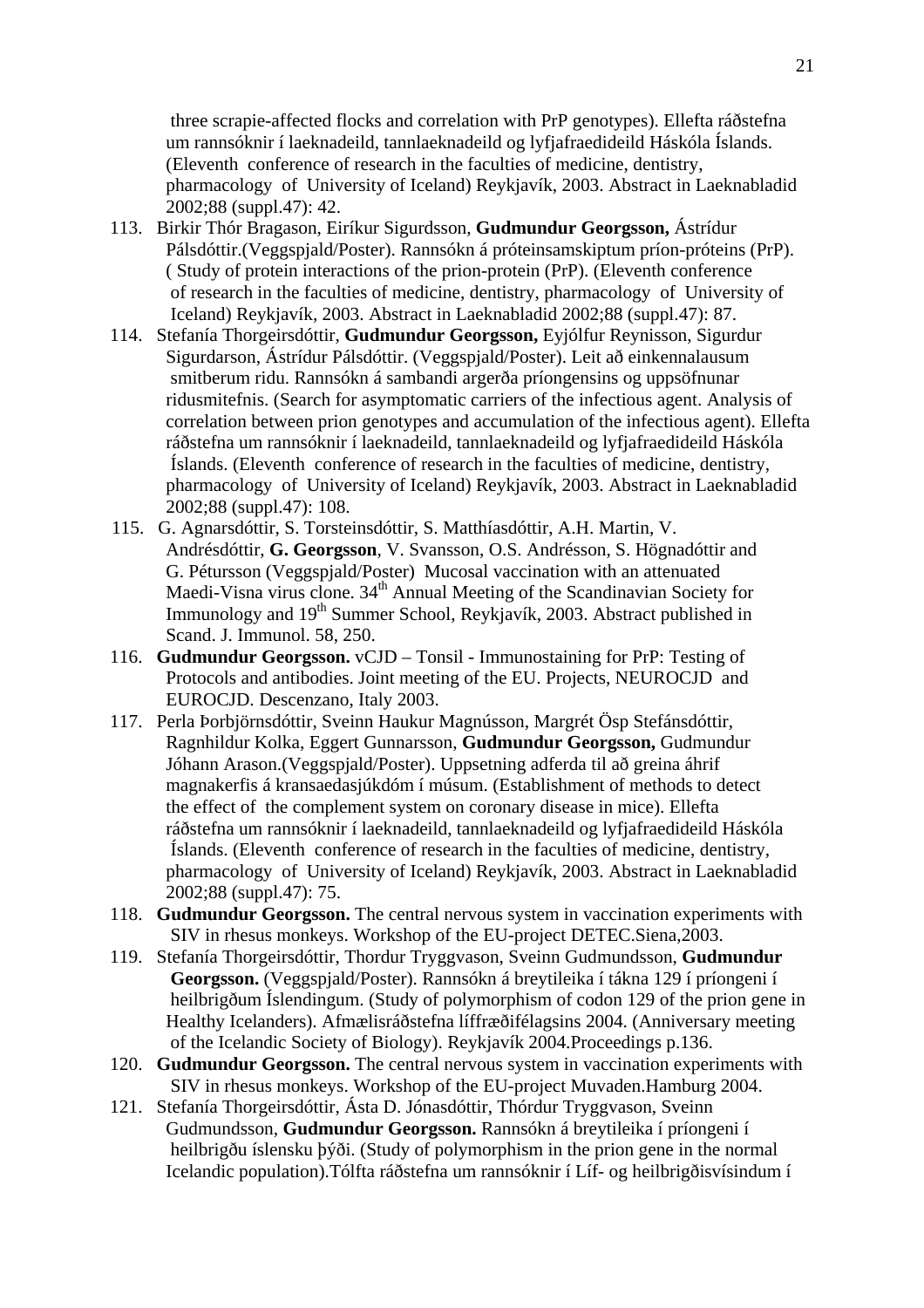Háskóla Íslands ( $12<sup>th</sup>$  conference on research in Biology – Health sciences, Reykjavík 2005.Abstract in Laeknabladid 2004; 90 (suppl.50): 75.

- 122. Stefanía Thorgeirsdóttir, Thórður Tryggvason, Sveinn Gudmundsson, **Gudmundur Georgsson**.(poster) Rannsókn á breytileika í tákna 129 í príongeni í heilbrigðum Íslendingum. (Study of polymorphism of codon 129 in healthy Icelanders). Vísindadagur Keldna (Science seminar Keldur). Reykjavík 2004. Ráðstefnurit bls 33. Proceedings p.33.
- 123. Stefania Thorgeirsdottir, Thordur Tryggvason, Sveinn Gudmundsson and **Gudmundur Georgsson**. (poster) Polymorphism of codon 129 in the prion gene in the Icelandic population.The first international conference of the European network of excellence NeuroPrion. Paris 2004. Proceedings p.104.
- 124. **Gudmundur Georgsson**, Stefanía Thorgeirsdóttir, Ástríður Pálsdóttir og Jóna Adalheiður Adólfsdóttir. Leit að heilbrigðum smitberum í tveimur riðuhjörðum. (Search for healthy carriers of scrapie agent in two scrapie affected flocks). Vísindadagur Keldna (Science seminar Keldur) Reykjavík 2004. Ráðstefnurit bls 13. Proceedings p.13.
- 125. **Gudmundur Georgsson.** The infectious agent of sheep scrapie may survive in the Environment for at least sixteen years. Workshop of the EU.-project NEUROCJD. Stirling, Scotland 2005.

# **Other lectures on invitation of several societies and institutes; not published in any form.**

- 1**. Gudmundur Georgsson**. Um rafeindasmásjárrannsóknir.( On research by electron microscopy) Félag meinfræðinga (Society of Icelandic pathologists). Reykjavík, 1968.
- 2. **Gudmundur Georgsson.** Fölgerne af Hekla´s sidste udbrud i 1970. ( The effects of the last eruption of Hekla in 1970).
- 3**. Gudmundur Georgsson.** Flúoreitrun í búfé vegna eldgosa:Sögulegt yfirlit. (Fluorine Intoxication in farm animals caused by volcanic eruptions: Historical review). Félag meinfræðinga (Society of Icelandic pathologists). Reykjavík, 1974.
- 4. **Gudmundur Georgsson.** Slow infections: Am Beispiel der Visnakrankheit. (Visna as a example of slow infections). Medizinische Universität, Lübeck, 1979.
- 5. **Gudmundur Georgsson.** Slow infections: Am Beispiel der Visnakrankheit. (Visna as a example of slow infections). Freie Universität, Berlin, 1979.
- 6. **Gudmundur Georgsson.** Patologiske forandringer in rida. (pathological lesions in scrapie). Annual meeting of directors of Veterinary Institutes in the Nordic countries, Reykjavík, 1980.
- 7. **Gudmundur Georgsson.** Fölgerne af Heklas´s sidste udbrud I 1970.(The effect of Hekla's last eruption in 1970). Fundur forstöðumanna norrænna dýralæknastofnana á Norðurlöndum (Meeting of directors of Nordic veterinary institutes). Reykjavík.
- 8. **Gudmundur Georgsson.** Comparison of early and late pathological lesions in experimental visna. EU meeting on maedi-visna. Reykjavík 1982.
- 9. **Gudmundur Georgsson.** Visna The prototype of slow infections. Laboratory for experimental neuropathology National Institutes for Health, Bethesda, 1983.
- 10. **Gudmundur Georgsson**. Visna The prototype of slow infections. Northwestern University Medical School, Chicago, 1984.
- 11. **Gudmundur Georgsson.** Visna The prototype of slow infections. Institute for Brain Research, University of Chicago, 1984.
- 12. **Gudmundur Georgsson.** Afmýlandi veirusýkingar og heila og mænusigg. (Demyelinating viral infections and mutliple sclerosis). Fræðslufundur félags Læknanema. (Meeting of the educational committee of the association of medical students). Reykjavík 1985.
- 13. **Gudmundur Georgsson.** Visna and AIDS: some comparative aspects.National Cancer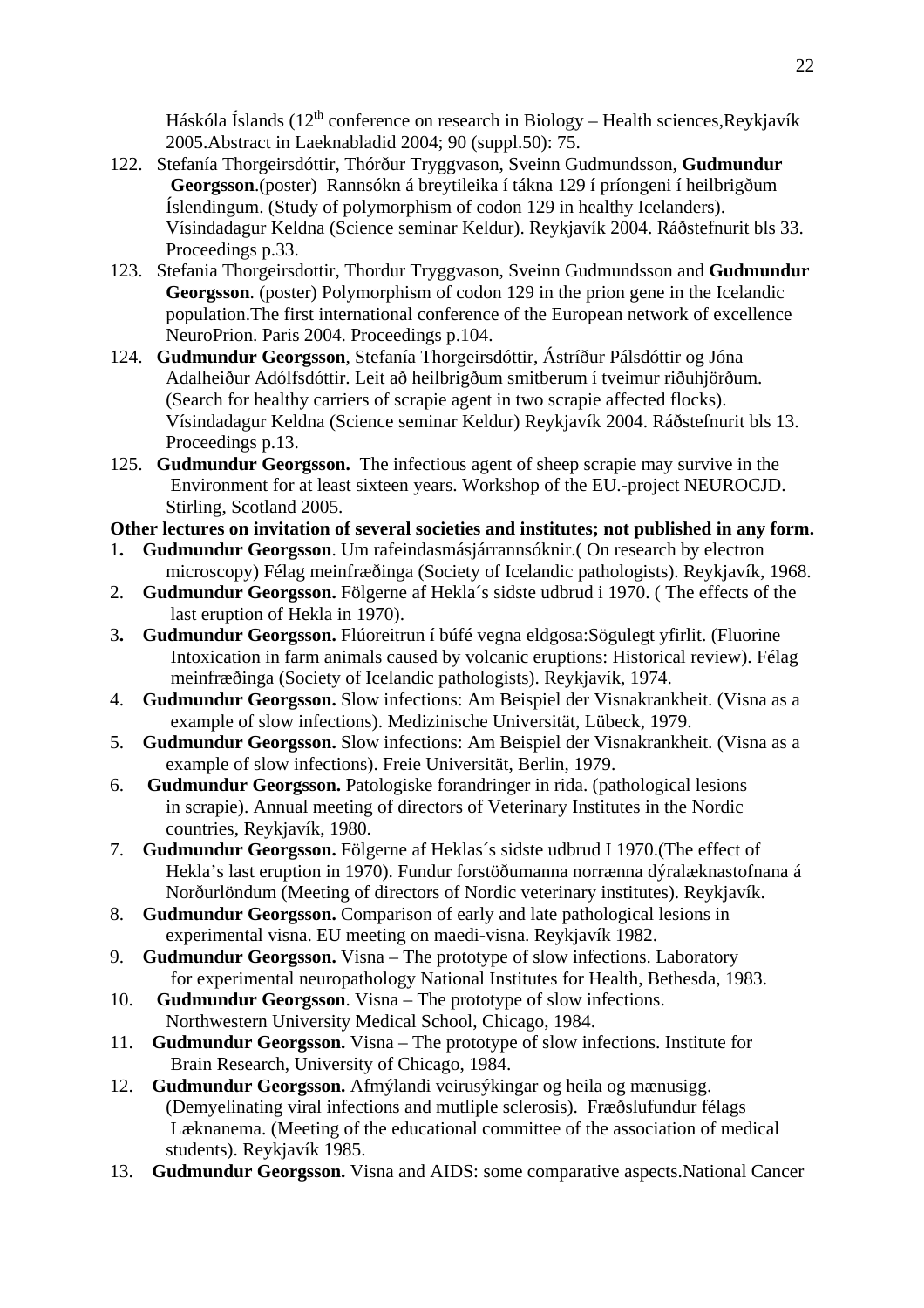Institute, Fredericks Cancer research Facility, Fredricks USA, 1987.

- 14. **Gudmundur Georgsson**. Visna: Yfirlit og samanburdur vid eyðni. (Visna, review and comparison with AIDS). Fundur í meinafrædifélagi Íslands. (Meeting of the Icelandic society for pathology. Reykjavík 1987.
- 15. **Gudmundur Georgsson.** Diagnostik af scrapie. Annual meeting of directors of Nordic Veterinary Institutes. Reykjavík, 1990.
- 16. **Gudmundur Georgsson.** Retróveirur (retroviruses) Flutt á fræðslunámskeiði á vegum framhaldsmenntunarráðs læknadeildar Háskóla Íslands og fræðslunefndar læknafélaganna. (Seminar organized by committee for post-graduate studies, Faculty of Medicine, University of Iceland and committee of the Association of Icelandic MD's.Reykjavík.
- 17**. Gudmundur Georgsson.** Um meinafraedi og meinferli vefjaskemmda í miðtaugakerfi visnu.(On pathology and pathogenesis of CNS lesions in visna). Fraedslufundur á Keldum.(Educational staff meeting on Keldur) , Reykjavík 1991.
- 18. **Gudmundur Georgsson.** Um Karakúlpestir og eyðni. (On Karakul diseases and Aids). Kiwanis, Seltjarnesi (Reykjavík).
- 19. **Gudmundur Georgsson.** Riða kennisetningar líffræðinnar enn einu sinni til falls? (Do we have to reconsider central dogmas in biology once again). Fraedslufundur á Keldum.(Educational staff meeting on Keldur) , Reykjavík 1993.
- 20. **Gudmundur Georgsson**. Príon sjúkdómar (Prion diseases). Fræðslufundur Læknaráðs Landspítalans.( Seminar organized by the committee for education of the staff of the National Hospital of Iceland), Reykjavík 1994
- 21. **Gudmundur Georgsson.** Príon sjúkdómar (Prion diseases). Borgarspítalinn, föstudagsfundur (Municipal hospital of Reykjavík, staff-meeting) 1995.
- 22. **Gudmundur Georgsson.** Karakúlpestir og Alnæmi. (Karkul diseases and AIDS). Fundur í Vísindafélagi Íslands (Societas scientiarum islandica). Reykjavík,1995.
- 23. **Gudmundur Georgsson.** Um ridu og Creutzfeldt-Jakob disease. (On scrapie and Creutzfeldt-Jakob disease). Fræðslufundur Rótarfélags Kópavogs (Educational meeting of the rotary club of Kópavogur) , Kópavogur, Iceland 1996.
- 24. **Gudmundur Georgsson.** Rida og skyldir sjúkdómar (Scrapie and related diseases). RALA (Institute for research in agriculture). Reykjavík, 1996.
- 25. **Gudmundur Georgsson.** Rida og helstu skyldir sjúkdómar.(Scrapie and main related diseases). Seminar for Veterinarians. Reykjavík, 1997.
- 26. **Gudmundur Georgsson.** Rannsóknir á visnu og maedi. (Studies on visna and maedi). Á opnum degi vegna 50 ára afmælis Keldna ( Open house because of 50 years anniversary of Keldur). Reykjavík 1998.
- 27. **Gudmundur Georgsson.** Um ridu og skylda sjúkdóma. (On scrapie and related diseaes). Kiwanis society Nes. Seltjarnarnesi (Reykjavík). 1999.
- 28. **Gudmundur Georgsson.** Results of 40 years surveillance for Creutzfeldt-Jakob disease:Can humans contract Creutzfeldt-Jakob disease from scrapie-infected sheep. Lecture at the department for neurology of the National Hospital of Iceland. Reykjavík 2000.
- 29. **Gudmundur Georgsson** Creutzfeldt-Jakob disease in Iceland: Results of 40 years Surveillance. Can humans contract CJD from scrapie-infected sheep. Presented at meeting at Keldur. The occasion being the visit of Terri Lindsay organisator of the NEUROCJD EU.-project. Reykjavík 2001.
- 30. **Gudmundur Georgsson.** Um geggjaðar kýr og vitglöp hjá fólki. (On mad cows and dementia in humans). Vísindafélag Íslands (Societas scientiarum islandica). Reykjavík, 2001.
- 31. **Gudmundur Georgsson.** Visna:Prototyp der lentiviralen Infektion. Institut für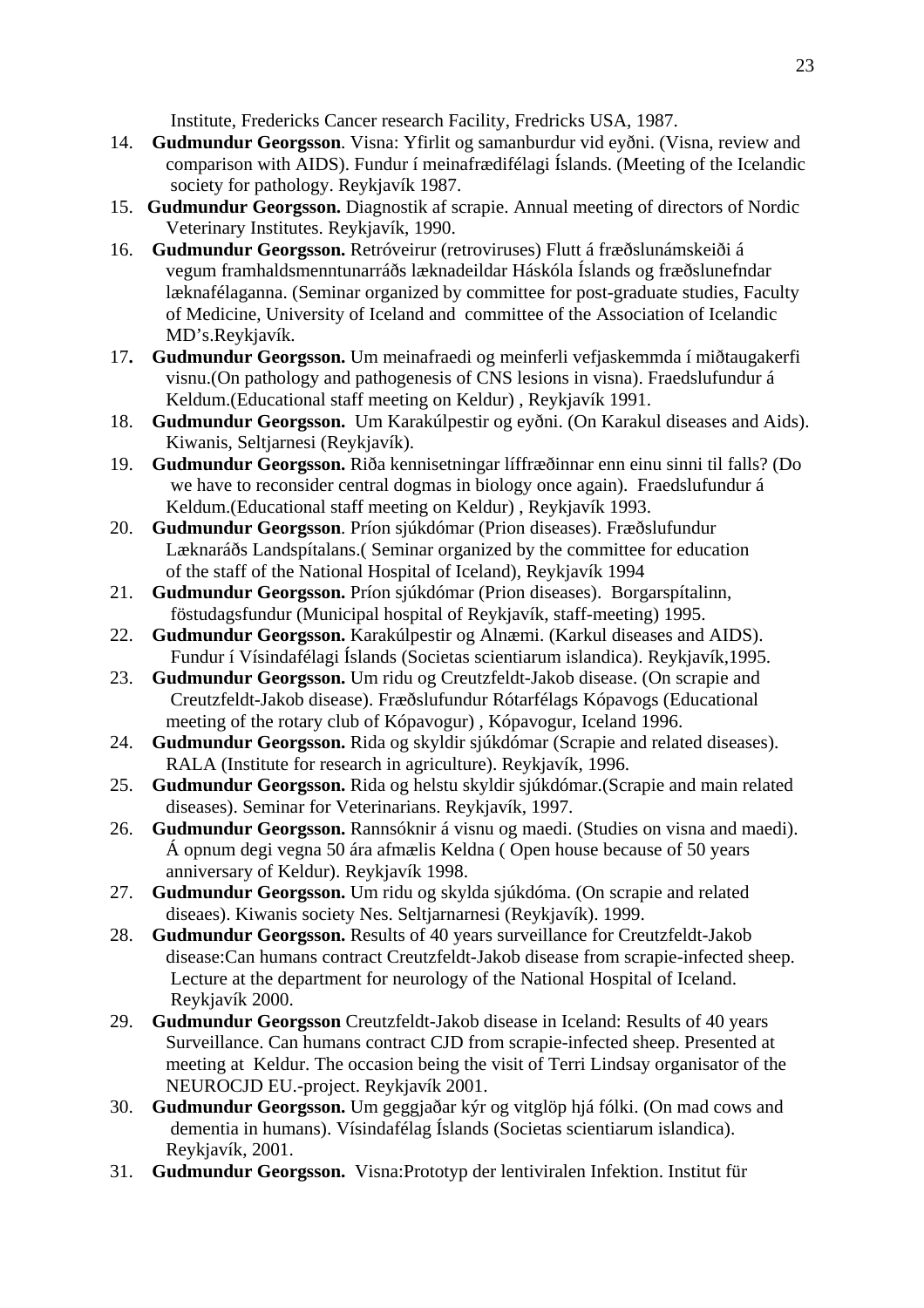Neurologie der Universität Wien, 2001.

- 32. **Gudmundur Georgsson.** Saudjárrida og skyldir sjúkdómar. (Sheep scrapie and related diseases) Námsstefna: Kúarida í Evrópu og áhrif hennar á Íslandi. (Seminar: BSE in Europe and its effect in Iceland).Fræðslunet Suðurlands og Hollustuvernd ríksins. (Educational network of South-Iceland and the public health autorities in Iceland) Selfoss 2001.
- 33. **Gudmundur Georgsson.** Saudjárrida og skyldir sjúkdómar. (Sheep scrapie and related diseases). Fraedslufundur á Keldum.(Educational staff meeting on Keldur) , Reykjavík 2001.
- 34. **Gudmundur Georgsson,** Christiane Stahl-Hennig, Klara Tenner- Racz, Paul Racz. Slímhúðarbólusetning rhesus apa mef veiklaðri apaveiru (Simian Immunodeficency Virus, SIV9 sem líkan fyrir bólusetningu gegn eyðni (Mucosal vaccination of rhesus monkeys with attenuated SIV as a model for vaccination for AIDS). Vísindadagur Keldna ( Day of scientific seminar of Keldur). Reykjavík, 2002.
- 35. **Gudmundur Georgsson.** Smitefni ridu getur haldist virkt í umhverfinu í amk. 16 ár.  **(**The infectious agent of scrapie may survive in the environment for at least 16 years). Fraedslufundur á Keldum.(Educational staff meeting on Keldur) , Reykjavík 2005.
- 36. **Gudmundur Georgsson.** Um geggjaðar kýr og vitglöp hjá fólki. (On mad cows and dementia in humans).Fundur fyrrverandi starfsfólks Háskóla Íslands. (Meeting of retired staff of the University of Iceland). Reykjavík 2005.



My family. My greatest accomplishment. The result of 53 years close collaboration with my wife, Örbrún Halldórsdóttir. 4 children, their spouses and 11 grand-children and 1 greatgrandchild.